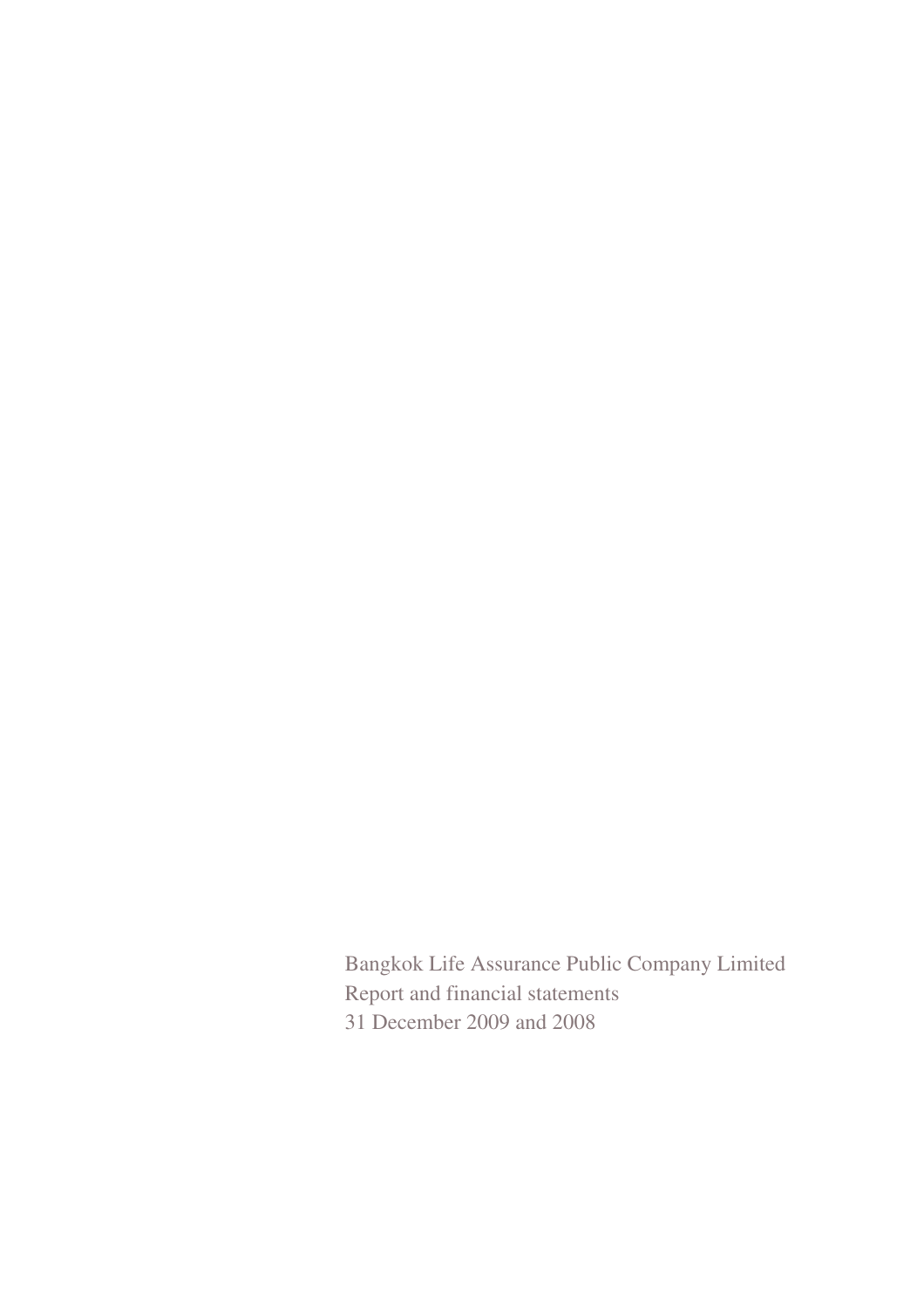#### **Report of Independent Auditor**

To the Shareholders of Bangkok Life Assurance Public Company Limited

I have audited the balance sheets of Bangkok Life Assurance Public Company Limited as at 31 December 2009 and 2008 and the related statements of income, changes in shareholders' equity and cash flows for the years then ended. These financial statements are the responsibility of the Company's management as to their correctness and the completeness of the presentation. My responsibility is to express an opinion on these financial statements based on my audits.

I conducted my audits in accordance with generally accepted auditing standards. Those standards require that I plan and perform the audit to obtain reasonable assurance about whether the financial statements are free of material misstatement. An audit includes examining, on a test basis, evidence supporting the amounts and disclosures in the financial statements. An audit also includes assessing the accounting principles used and significant estimates made by management, as well as evaluating the overall financial statement presentation. I believe that my audits provide a reasonable basis for my opinion.

In my opinion, the financial statements referred to above present fairly, in all material respects, the financial position of Bangkok Life Assurance Public Company Limited as at 31 December 2009 and 2008, and the result of its operations and its cash flows for the years then ended in accordance with generally accepted accounting principles.

Nonglak Pumnoi Certified Public Accountant (Thailand) No. 4172

Ernst & Young Office Limited Bangkok: 24 February 2010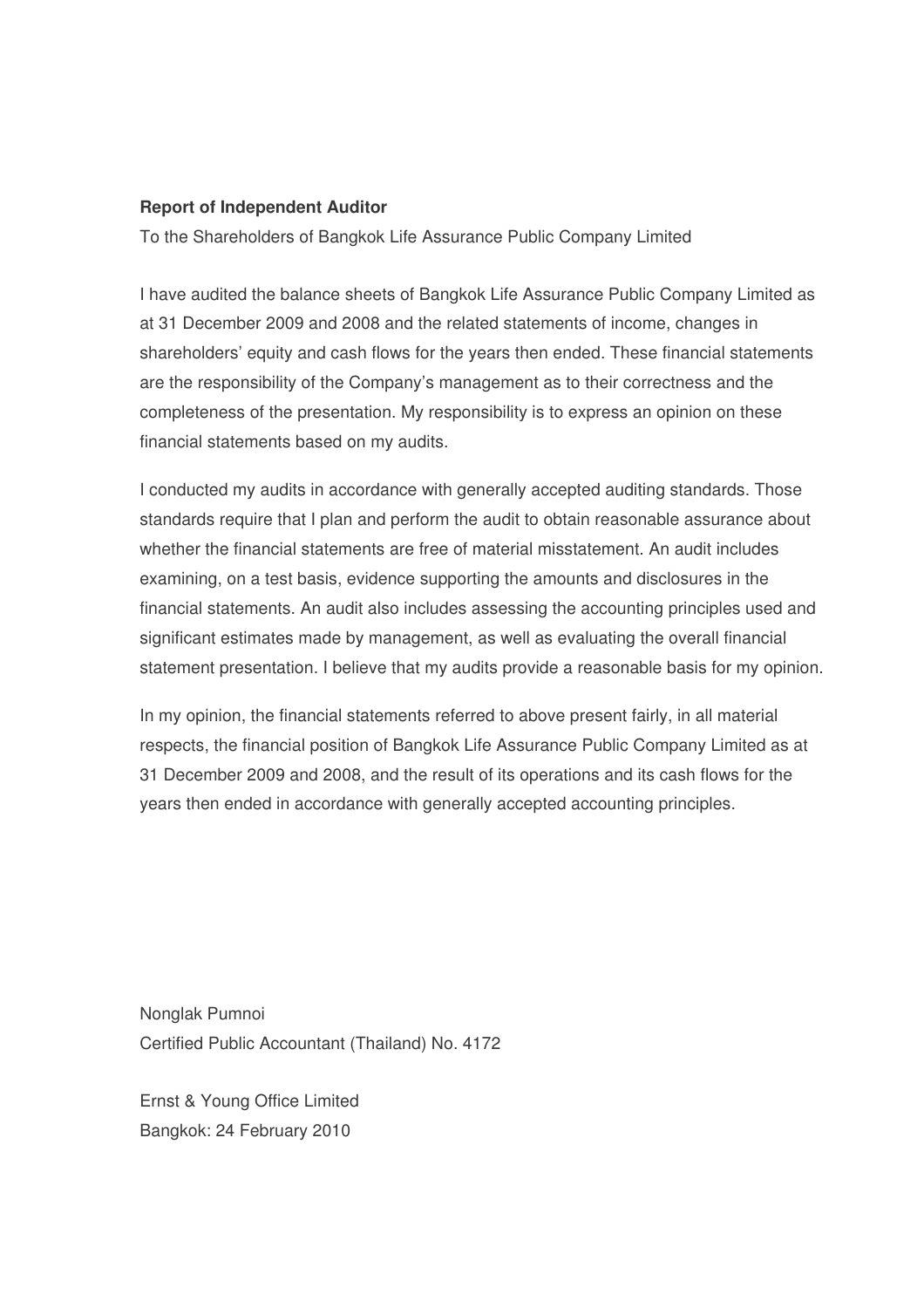#### **Balance sheets**

#### **As at 31 December 2009 and 2008**

|                                             |             |                | (Unit: Baht)   |
|---------------------------------------------|-------------|----------------|----------------|
|                                             | <b>Note</b> | 2009           | 2008           |
| <b>Assets</b>                               |             |                |                |
| Investments in securities                   |             |                |                |
| <b>Bonds</b>                                | 15, 16      | 42,951,296,082 | 28,448,591,758 |
| <b>Notes</b>                                |             | 4,695,637,979  | 4,058,365,544  |
| <b>Stocks</b>                               |             | 4,445,579,430  | 3,594,042,822  |
| Debentures                                  |             | 7,763,767,603  | 7,422,861,158  |
| Unit trusts                                 |             | 2,269,930,337  | 1,334,414,028  |
| Other securities                            |             | 14,719,539     |                |
| Total investments in securities             | 6, 8, 9     | 62,140,930,970 | 44,858,275,310 |
| Loans                                       |             |                |                |
| Policy loans                                |             | 1,216,888,712  | 1,050,863,163  |
| Mortgage loans                              |             | 677,767,038    | 738,241,179    |
| Other loans                                 |             | 12,030,737     | 12,008,114     |
| <b>Total loans</b>                          |             | 1,906,686,487  | 1,801,112,456  |
| Less: Allowance for doubtful accounts       |             | (2,605,722)    | (2,672,673)    |
| Loans - net                                 | 7, 8        | 1,904,080,765  | 1,798,439,783  |
| Cash and deposits at financial institutions | 8, 9        | 1,718,064,852  | 2,381,639,639  |
| Property, buildings and equipment - net     | 10          | 334, 147, 684  | 324,608,143    |
| Due from reinsurers                         |             | 45,348,126     | 27,915,881     |
| Premium due and uncollected                 | 11          | 1,135,273,000  | 1,120,875,601  |
| Accrued investment income - net             |             | 858,651,795    | 743,422,881    |
| Other assets                                |             |                |                |
| Intangible assets - net                     | 12          | 17,818,746     | 21,109,095     |
| <b>Others</b>                               | 8, 13       | 185, 151, 748  | 205,243,186    |
| <b>Total assets</b>                         |             | 68,339,467,686 | 51,481,529,519 |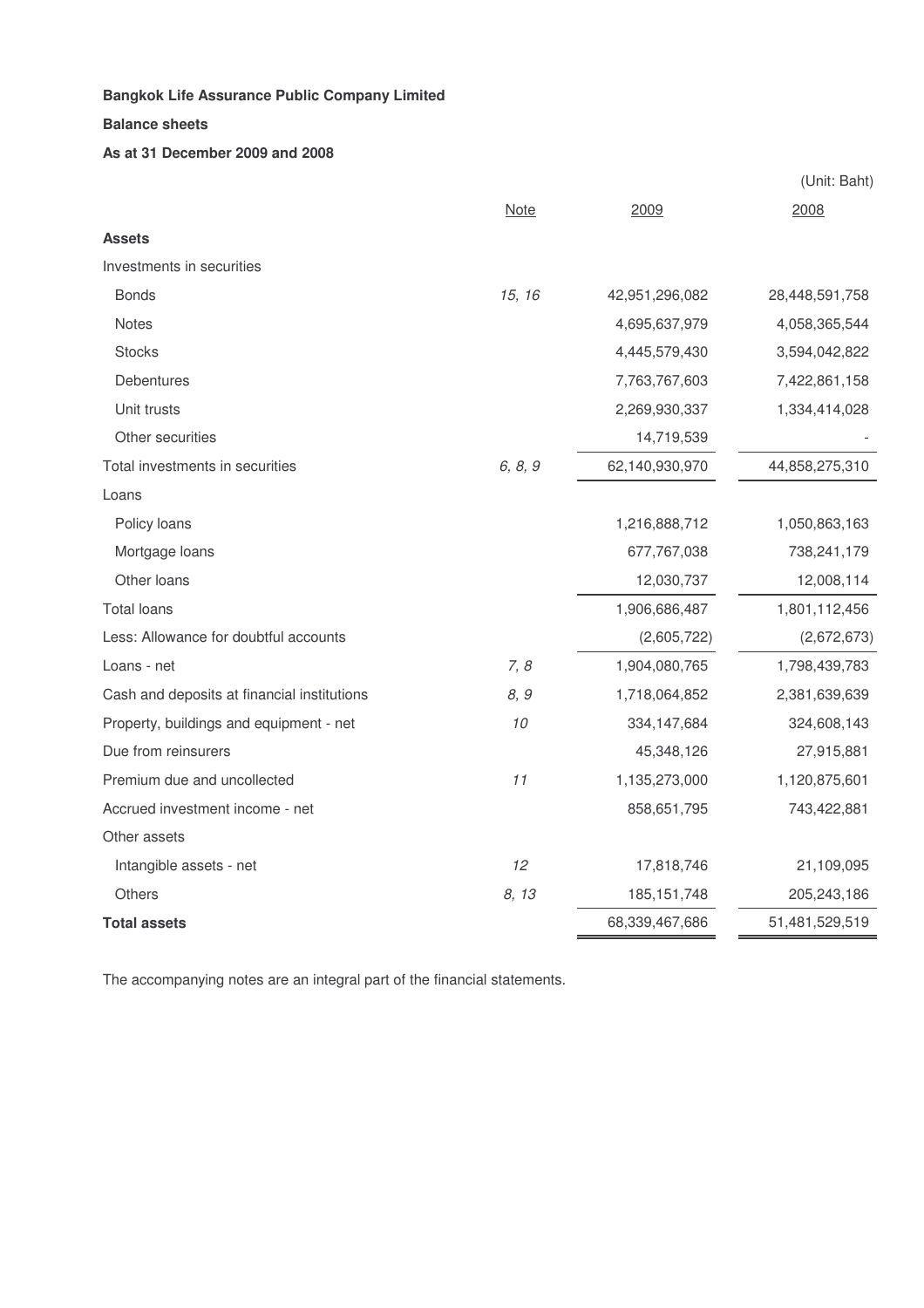#### **Balance sheets (continued)**

#### **As at 31 December 2009 and 2008**

|                                                      |             |                | (Unit: Baht)   |
|------------------------------------------------------|-------------|----------------|----------------|
|                                                      | <b>Note</b> | 2009           | 2008           |
| Liabilities and shareholders' equity                 |             |                |                |
| <b>Liabilities</b>                                   |             |                |                |
| Life policy reserve                                  |             | 53,557,935,366 | 41,891,693,741 |
| Unpaid policy benefits                               | 8           | 4,680,399,644  | 3,984,060,369  |
| Due to reinsurers                                    | 8           | 45,651,989     | 76,654,300     |
| Premium received in advance                          |             | 1,417,205,548  | 1,550,812,113  |
| Other liabilities                                    |             |                |                |
| Corporate income tax payable                         |             | 223,692,406    | 112,445,135    |
| Others                                               | 8, 14       | 1,182,988,811  | 847,094,648    |
| <b>Total liabilities</b>                             |             | 61,107,873,764 | 48,462,760,306 |
| <b>Shareholders' equity</b>                          |             |                |                |
| Share capital                                        | 17, 18      |                |                |
| Registered                                           |             |                |                |
| 1,220,000,000 ordinary shares of Baht 1 each         |             | 1,220,000,000  | 1,220,000,000  |
| Issued and fully paid-up                             |             |                |                |
| 1,200,000,000 ordinary shares of Baht 1 each         |             |                |                |
| (2008: 1,000,000,000 ordinary shares of Baht 1 each) |             | 1,200,000,000  | 1,000,000,000  |
| Premium on share capital                             | 17          | 2,699,821,268  | 275,000,000    |
| Unrealised gains                                     |             |                |                |
| Surplus on changes in values of investments          | 6           | 1,033,412,251  | 316,295,625    |
| Retained earnings                                    |             |                |                |
| Appropriated                                         |             |                |                |
| Statutory reserve                                    | 19          | 122,000,000    | 77,085,216     |
| General reserve                                      |             | 400,000,000    | 400,000,000    |
| Unappropriated                                       |             | 1,776,360,403  | 950,388,372    |
| <b>Total shareholders' equity</b>                    |             | 7,231,593,922  | 3,018,769,213  |
| Total liabilities and shareholders' equity           |             | 68,339,467,686 | 51,481,529,519 |
| Off-balance sheet items - commitments                |             |                |                |
| Commitments                                          | 25          | 153,102,373    | 159,463,460    |

The accompanying notes are an integral part of the financial statements.

**Directors**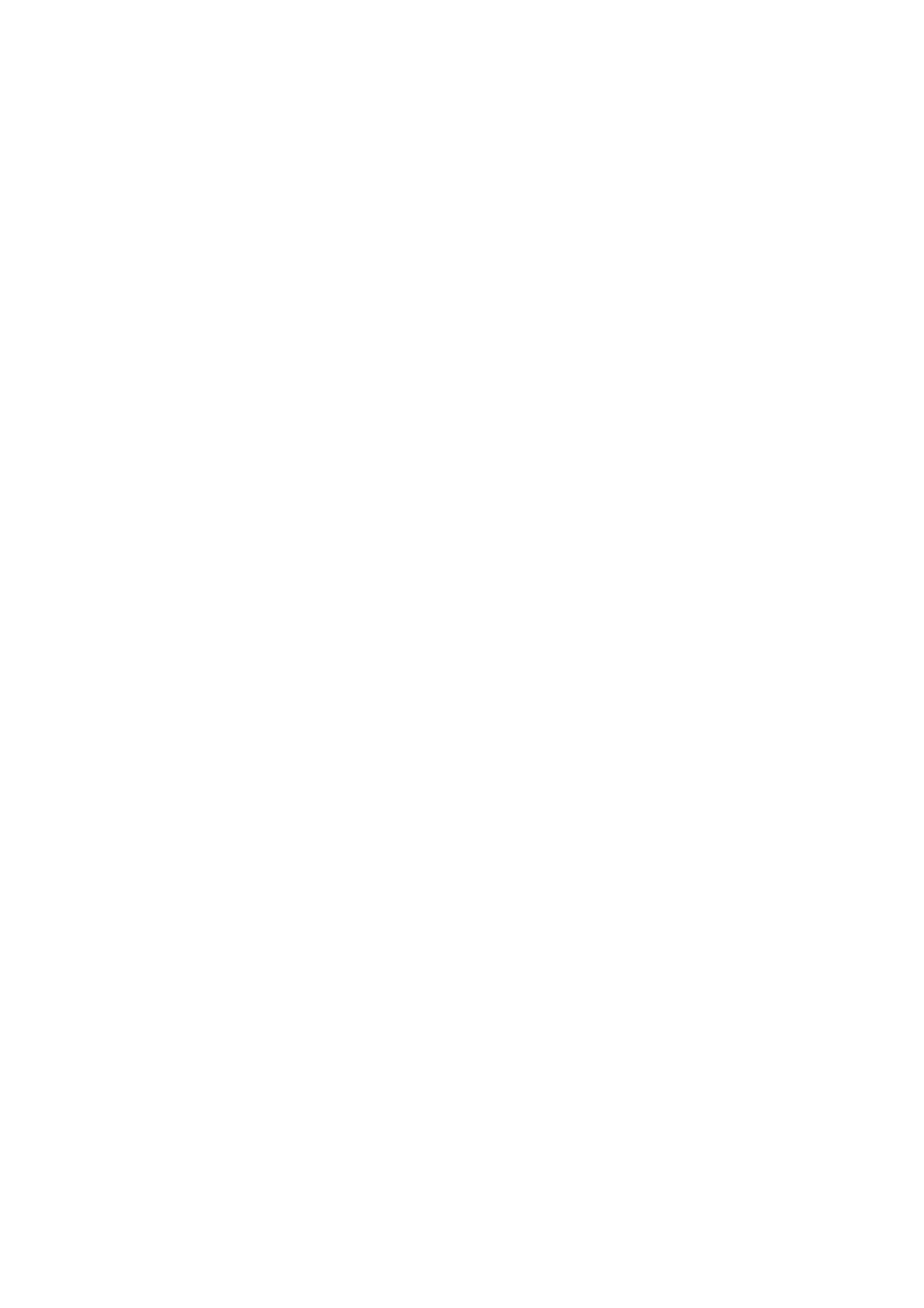#### **Income statements**

#### **For the years ended 31 December 2009 and 2008**

|                                                     |             |                | (Unit: Baht)    |
|-----------------------------------------------------|-------------|----------------|-----------------|
|                                                     | <b>Note</b> | 2009           | 2008            |
| <b>Revenues</b>                                     |             |                |                 |
| Net premiums written                                | 8           | 19,632,050,136 | 14,732,094,846  |
| Net investments income                              | 8           | 2,760,070,096  | 2,430,055,843   |
| Gains (losses) on investments in securities         | 6           | 235,960,575    | (358, 576, 325) |
| Other income                                        |             |                |                 |
| Gains on sales of assets                            |             | 4,374,712      | 4,416,678       |
| Others                                              |             | 21,988,620     | 21,371,812      |
| <b>Total revenues</b>                               |             | 22,654,444,139 | 16,829,362,854  |
| <b>Expenses</b>                                     |             |                |                 |
| Underwriting expenses                               |             |                |                 |
| Life policy reserve increase from the previous year |             | 11,666,241,625 | 7,669,997,027   |
| Benefit payments to life policies during the year   | 8           | 5,437,183,044  | 4,925,875,593   |
| Dividends to policyholders                          |             | 11,135,000     | 315,000         |
| Commissions and brokerages                          | 8           | 2,501,520,450  | 1,985,490,963   |
| Sales promotion expenses                            |             | 324,663,960    | 249,986,167     |
| Other underwriting expenses                         | 8           | 12,901,935     | 11,226,756      |
| Total underwriting expenses                         |             | 19,953,646,014 | 14,842,891,506  |
| Operating expenses                                  |             |                |                 |
| Personnel expenses                                  |             | 551,037,322    | 490,017,067     |
| Premises and equipment expenses                     | 8           | 121,335,060    | 108,260,420     |
| Taxes and duties                                    |             | 80,403,906     | 69,956,487      |
| Directors' remuneration                             |             | 10,820,000     | 10,220,000      |
| Operating expenses - branches                       |             | 59,601,795     | 53,223,184      |
| Contribution to the Office of Insurance Commission  |             | 38,061,979     | 27,784,585      |
| Contribution to the life assurance fund             |             | 28,178,225     |                 |
| Other operating expenses                            | 8           | 222,161,601    | 205,800,181     |
| Total operating expenses                            |             | 1,111,599,888  | 965,261,924     |
| Losses (gains) on exchange                          |             | 11,679,703     | (7,027,413)     |
| <b>Total expenses</b>                               |             | 21,076,925,605 | 15,801,126,017  |
| Income before income tax                            |             | 1,577,518,534  | 1,028,236,837   |
| Corporate income tax                                |             | 391,826,959    | 276,510,964     |
| Net income for the year                             |             | 1,185,691,575  | 751,725,873     |
| <b>Basic earnings per share</b>                     | 20          |                |                 |
| Net income                                          |             | 1.12           | 0.75            |
| Weighted average number of ordinary shares (shares) |             | 1,059,178,082  | 1,000,000,000   |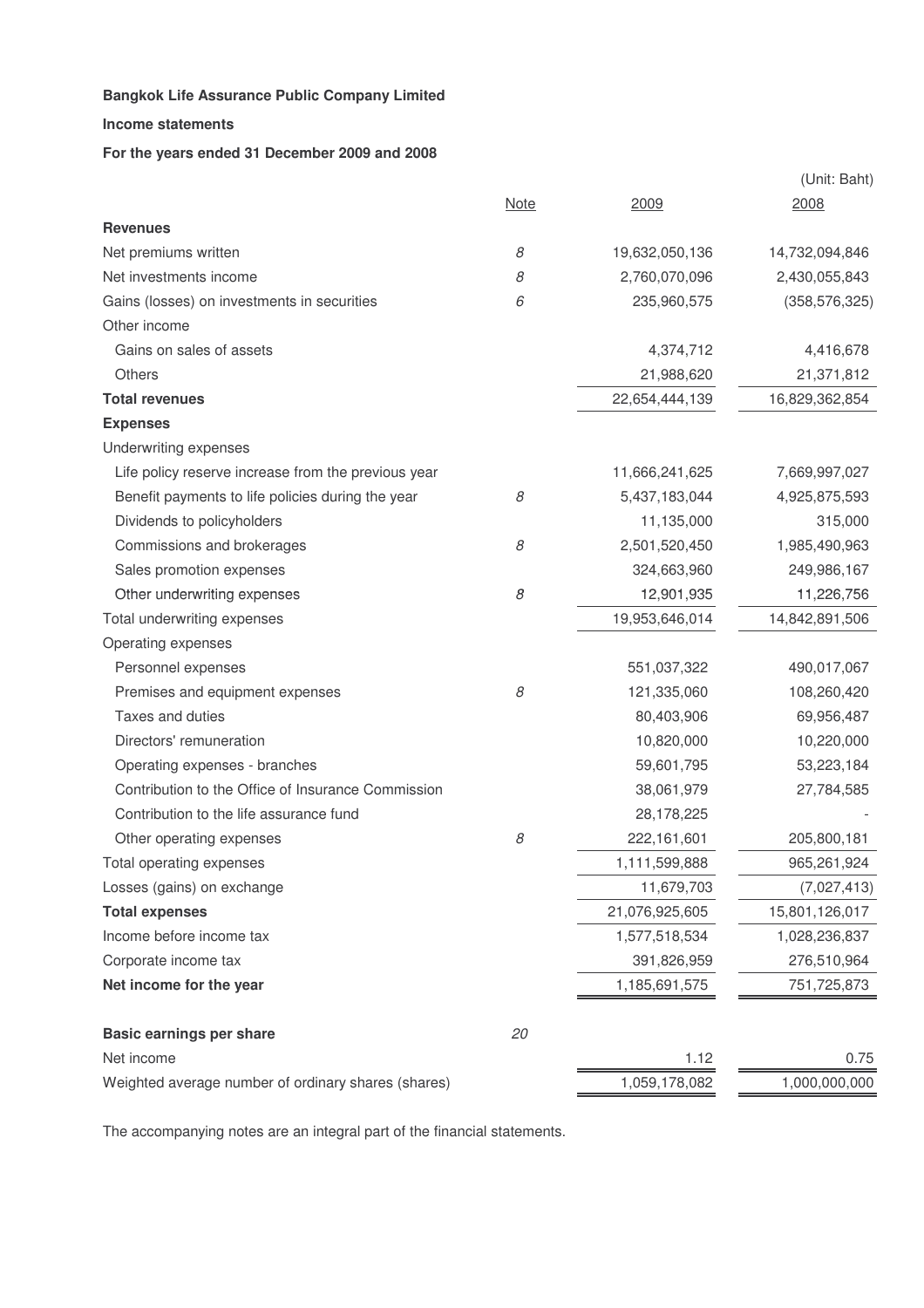#### **Cash flow statements**

#### **For the years ended 31 December 2009 and 2008**

|                                                   | 2009              | 2008                |
|---------------------------------------------------|-------------------|---------------------|
| Cash flows from (used in) operating activities    |                   |                     |
| Net premiums written                              | 19,243,317,260    | 14,299,688,099      |
| Net investments income                            | 2,787,578,664     | 2,089,093,975       |
| Other income                                      | 21,988,620        | 21,335,904          |
| Benefit payments to life policies during the year | $-4,726,062,282$  | (4,224,526,659)     |
| Dividends to policyholders                        | $-11, 135, 000$   | (315,000)           |
| Commissions and brokerages                        | $-2,356,617,628$  | (1,968,417,261)     |
| Other underwriting expenses                       | $-275,882,208$    | (268, 102, 432)     |
| Operating expenses                                | $-895,891,257$    | (920, 861, 220)     |
| Corporate income tax                              | -280,579,688      | (320,070,863)       |
| Net cash from operating activities                | 13,506,716,481    | 8,707,824,543       |
| Cash flows from (used in) investing activities    |                   |                     |
| Cash flows from                                   |                   |                     |
| Investments in securities                         | 55,506,505,098    | 48,430,632,357      |
| Loans                                             | 389,169,725       | 1,299,247,222       |
| Deposits at financial institutions                | 1,700,000,000     | 895,147,925         |
| Property, building and equipment                  | 4,772,344         | 5,335,306           |
| Net cash from investing activities                | 57,600,447,167    | 50,630,362,810      |
| Cash flows used in                                |                   |                     |
| Investments in securities                         | -63,823,710,346   | (54, 228, 738, 800) |
| Loans                                             | -389,068,317      | (1,479,909,237)     |
| Deposits at financial institutions                | $-405,000,000$    | (2, 140, 147, 925)  |
| Property, building and equipment                  | $-67,235,056$     | (112, 791, 730)     |
| Net cash used in investing activities             | $-64,685,013,719$ | (57,961,587,692)    |
| Net cash used in investing activities             | $-7,084,566,552$  | (7, 331, 224, 882)  |
| Cash flows from (used in) financing activities    |                   |                     |
| Share capital issued                              | 2,624,821,268     |                     |
| Dividend paid                                     | (314, 804, 760)   | (1,000,000,000)     |
| Net cash from (used in) financing activities      | 2,310,016,508     | (1,000,000,000)     |
| Net increase in cash and cash equivalents         | 8,732,166,437     | 376,599,661         |
| Cash and cash equivalents at beginning of year    | 661,639,639       | 285,039,978         |
| Cash and cash equivalents at end of year (Note 9) | 9,393,806,076     | 661,639,639         |
| Supplemental cash flows information               |                   |                     |
| Non-cash item                                     |                   |                     |
| Surplus on changes in values of investments       | 1,033,412,251     | 316,295,625         |

(Unit: Baht)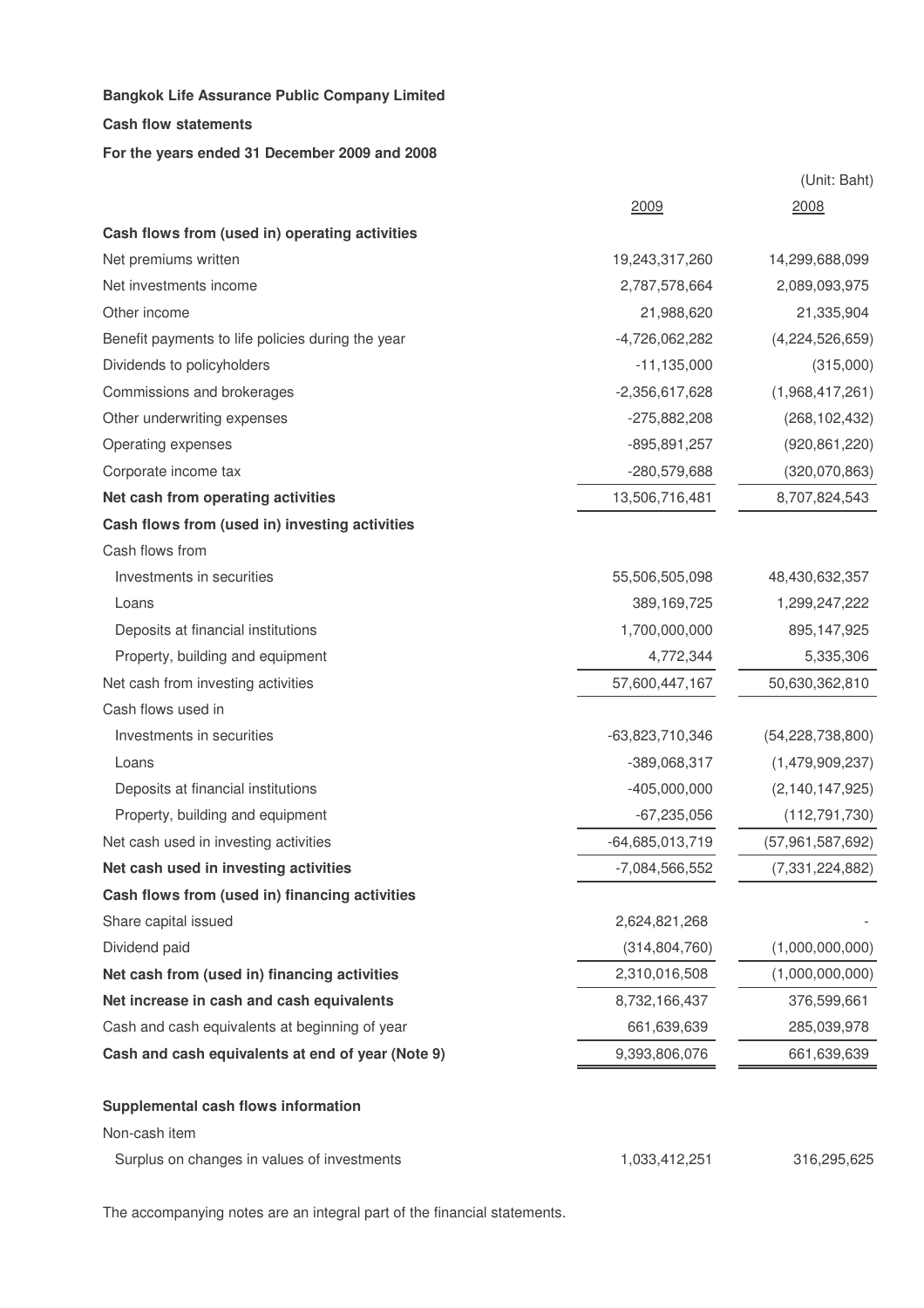#### **Statements of changes in shareholders' equity**

**For the years ended 31 December 2009 and 2008**

|                                                   |      | Issued and    |               | Surplus (deficit) on |                   | Retained earnings |                 |
|---------------------------------------------------|------|---------------|---------------|----------------------|-------------------|-------------------|-----------------|
|                                                   |      | paid-up       | Premium on    | changes in values of | Appropriated      |                   |                 |
|                                                   | Note | share capital | share capital | investments          | Statutory reserve | General reserve   | Unappropriated  |
| Balance as at 1 January 2008                      |      | 1,000,000,000 | 275,000,000   | 1,128,945,591        | 39,498,923        | 400,000,000       | 236,248,792     |
| Income and expenses recognised directly in equity |      |               |               |                      |                   |                   |                 |
| Investments in available-for-sale securities      |      |               |               |                      |                   |                   |                 |
| Losses recognized in shareholders' equity         |      |               |               | (815, 565, 606)      |                   |                   |                 |
| Transferred to profit or loss due to disposal     |      |               |               | 2,915,640            |                   |                   |                 |
| Net expenses recognised directly in equity        |      |               |               | (812, 649, 966)      |                   |                   |                 |
| Net income for the year                           |      |               |               |                      |                   |                   | 751,725,873     |
| Total income and expenses for the year            |      |               |               | (812, 649, 966)      |                   |                   | 751,725,873     |
| Unappropriated retained earnings transferred to   |      |               |               |                      |                   |                   |                 |
| statutory reserve                                 | 19   |               |               |                      | 37,586,293        |                   | (37, 586, 293)  |
| Balance as at 31 December 2008                    |      | 1,000,000,000 | 275,000,000   | 316,295,625          | 77,085,216        | 400,000,000       | 950,388,372     |
| Balance as at 1 January 2009                      |      | 1,000,000,000 | 275,000,000   | 316,295,625          | 77,085,216        | 400,000,000       | 950,388,372     |
| Income recognised directly in equity              |      |               |               |                      |                   |                   |                 |
| Investments in available-for-sale securities      |      |               |               |                      |                   |                   |                 |
| Gains recognized in shareholders' equity          |      |               |               | 678,211,139          |                   |                   |                 |
| Transferred to profit or loss due to disposal     |      |               |               | 38,905,487           |                   |                   |                 |
| Net income recognised directly in equity          |      |               |               | 717,116,626          |                   |                   |                 |
| Net income for the year                           |      |               |               |                      |                   |                   | 1,185,691,575   |
| Total income for the year                         |      |               |               | 717,116,626          |                   |                   | 1,185,691,575   |
| Shares capital issued                             | 17   | 200,000,000   | 2,424,821,268 |                      |                   |                   |                 |
| Dividend paid                                     | 24   |               |               |                      |                   |                   | (314, 804, 760) |
| Unappropriated retained earnings transferred to   |      |               |               |                      |                   |                   |                 |
| statutory reserve                                 | 19   |               |               |                      | 44,914,784        |                   | (44, 914, 784)  |
| Balance as at 31 December 2009                    |      | 1,200,000,000 | 2,699,821,268 | 1,033,412,251        | 122,000,000       | 400,000,000       | 1,776,360,403   |
|                                                   |      |               |               |                      |                   |                   |                 |
|                                                   |      |               |               |                      |                   |                   |                 |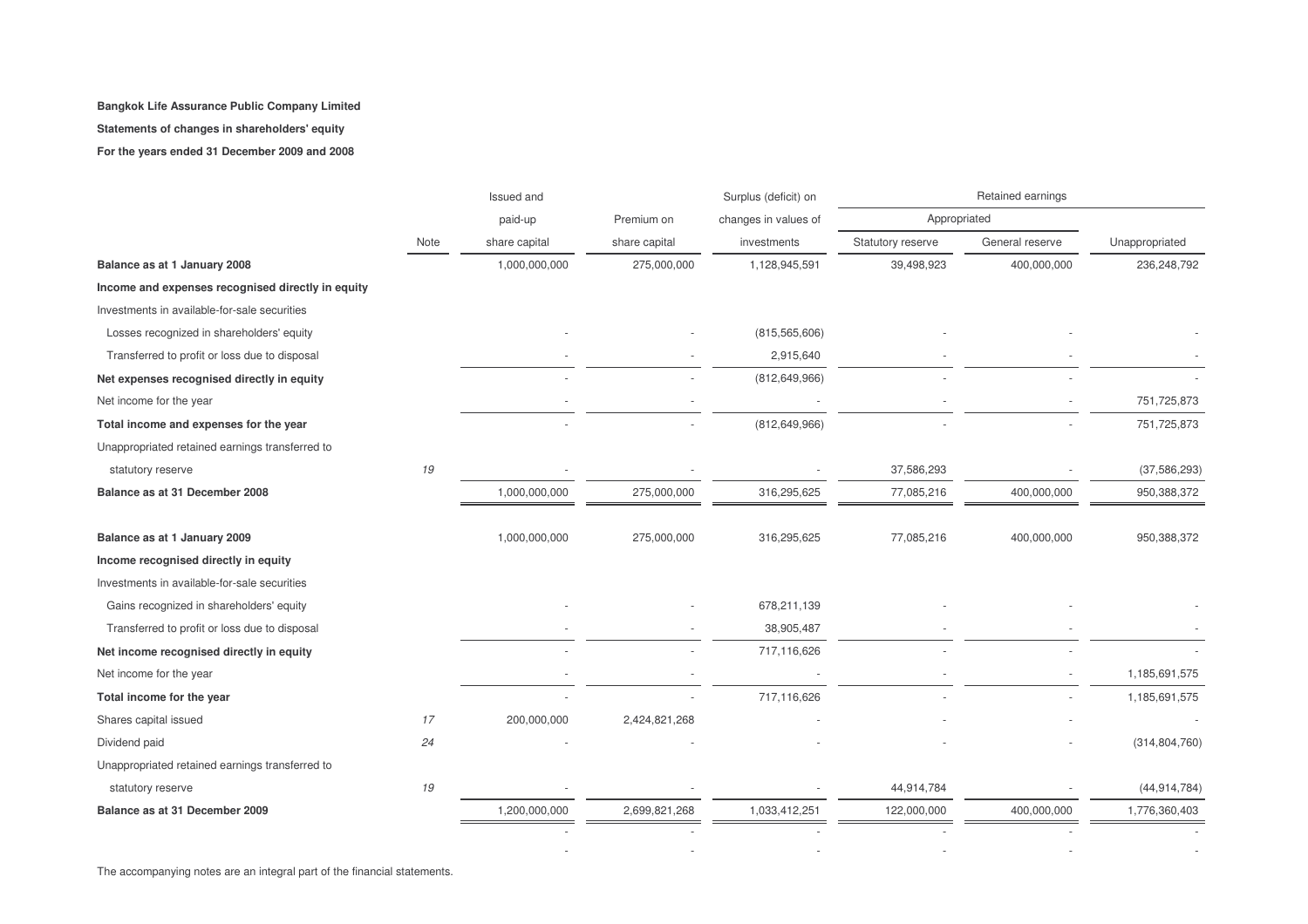| 3,018,769,213   |
|-----------------|
|                 |
| 3,018,769,213   |
|                 |
|                 |
| 678,211,139     |
| 38,905,487      |
| 717,116,626     |
| 1,185,691,575   |
| 1,902,808,201   |
| 2,624,821,268   |
| (314, 804, 760) |
|                 |
|                 |

7,231,593,922

- -

| 751,725,873    |
|----------------|
| (60, 924, 093) |
|                |
|                |
| 3,018,769,213  |

(815,565,606) 2,915,640 (812,649,966)

Total 3,079,693,306

(Unit: Baht)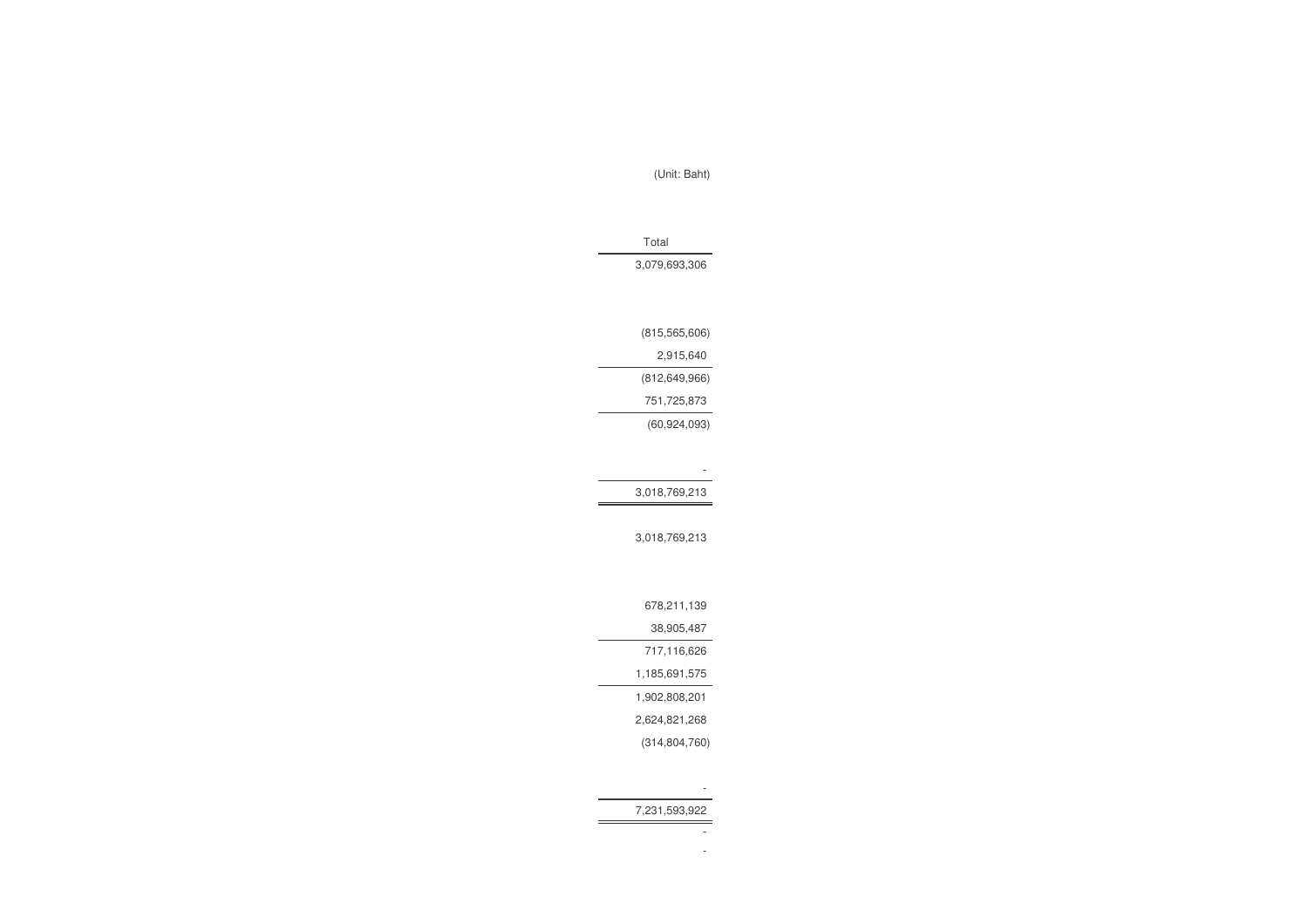# **Bangkok Life Assurance Public Company Limited Notes to financial statements For the years ended 31 December 2009 and 2008**

# **1. General information**

Bangkok Life Assurance Public Company Limited ("the Company") is a public company incorporated and domiciled in Thailand. Its major shareholder is Nippon Life Insurance Company, which was incorporated in Japan. The Company is principally engaged in the provision of life insurance business. The Company has 71 branches (2008: 69 branches) and its registered office is located at 23/115-121, Royal City Avenue, Rama 9 Road, Bangkapi, Huaykwang, Bangkok.

# **2. Basis of preparation**

The financial statements have been prepared in accordance with accounting standards enunciated under the Accounting Profession Act B.E. 2547, except for the investments in securities (see Note 4.5) are accounted for based on the relevant US Generally Accepted Accounting Principles since the related Thai Accounting Standards do not address the life insurance business, and where applicable Thai accounting practices related to life insurance and the accounting and reporting guidelines prescribed by the Office of Insurance Commission. The presentation of the financial statements has been made in compliance with the order of the Registrar dated 6 March 2002, issued under the Accounting Act B.E. 2543.

The financial statements in Thai language are the official statutory financial statements of the Company. The financial statements in English language have been translated from the Thai language financial statements.

The financial statements have been prepared on a historical cost basis except where otherwise disclosed in the accounting policies.

# **3. Adoption of new accounting standards**

In June 2009, the Federation of Accounting Professions has issued Notification No. 12/2552, assigning new numbers to Thai Accounting Standards that match the corresponding International Accounting Standards. The numbers of Thai Accounting Standards as referred to in these financial statements reflect such change.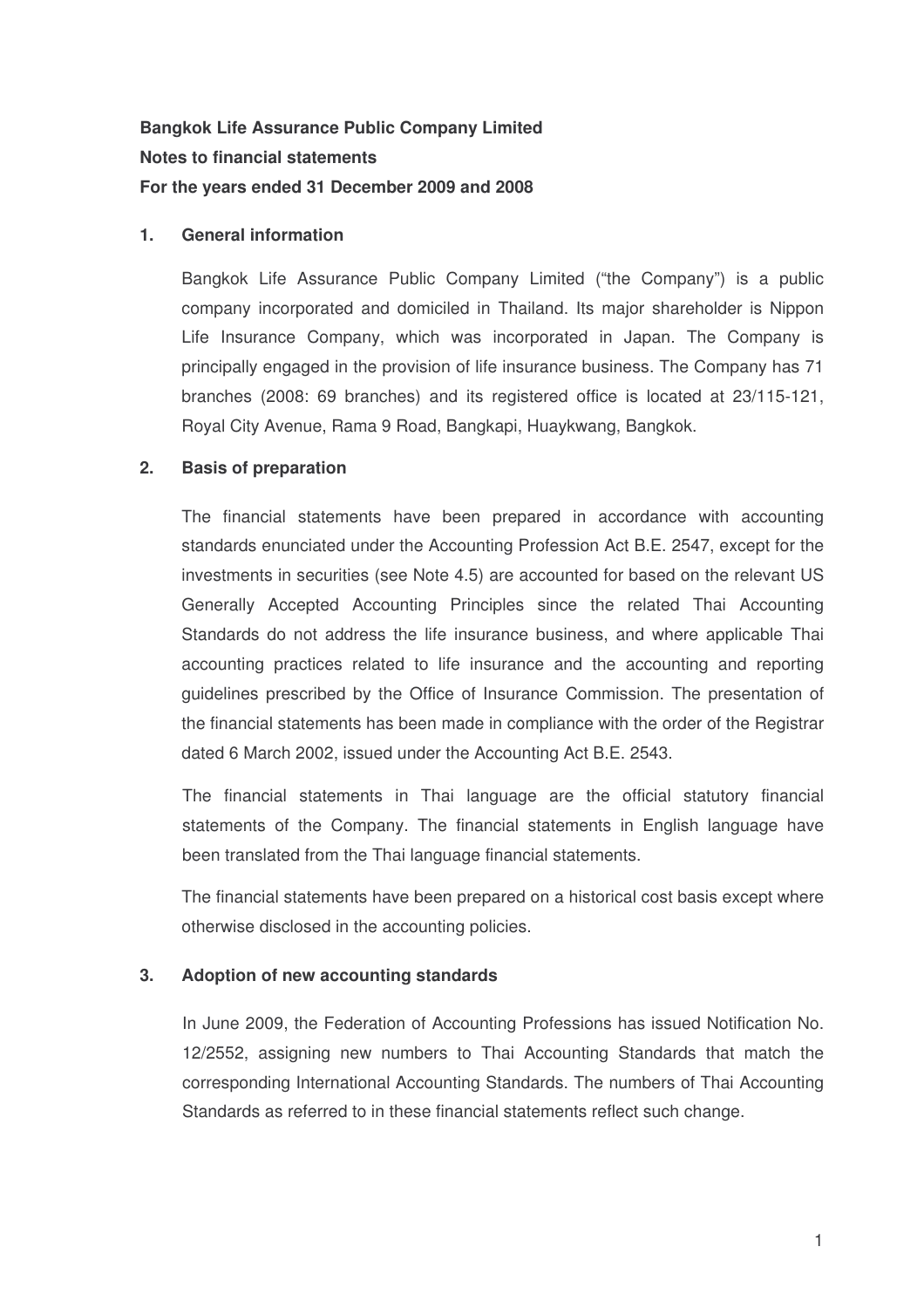The Federation of Accounting Professions has issued Notifications No. 86/2551 and 16/2552, mandating the use of new accounting standards, financial reporting standard and accounting treatment guidance as follows:

# **3.1 Accounting standards, financial reporting standard and accounting treatment guidance which are effective for the current year**

Framework for Preparation and Presentation of Financial Statements (revised 2007) TAS 36 (revised 2007) Impairment of Assets TFRS 5 (revised 2007) Non-current Assets Held for Sale and Discontinued Operations

Accounting Treatment Guidance for Leasehold right Accounting Treatment Guidance for Business Combination under Common Control

These accounting standards, financial reporting standard and accounting treatment guidance became effective for the financial statements for fiscal years beginning on or after 1 January 2009. The management has assessed the effect of these standards and believes that TFRS 5 (revised 2007) and Accounting Treatment Guidance for Business Combination under Common Control are not relevant to the business of the Company, while Framework for Preparation and Presentation of Financial Statements (revised 2007), TAS 36 (revised 2007) and Accounting Treatment Guidance for Leasehold Right do not have any significant impact on the financial statements for the current year.

# **3.2 Accounting standards which are not effective for the current year**

|                       |                                  | <b>Effective date</b> |
|-----------------------|----------------------------------|-----------------------|
| <b>TAS 20</b>         | <b>Accounting for Government</b> | 1 January 2012        |
|                       | Grants and Disclosure of         |                       |
|                       | <b>Government Assistance</b>     |                       |
| TAS 24 (revised 2007) | <b>Related Party Disclosures</b> | 1 January 2011        |
| <b>TAS 40</b>         | <b>Investment Property</b>       | 1 January 2011        |

However, TAS 24 (revised 2007) and TAS 40 allows early adoption by the entity before the effective date.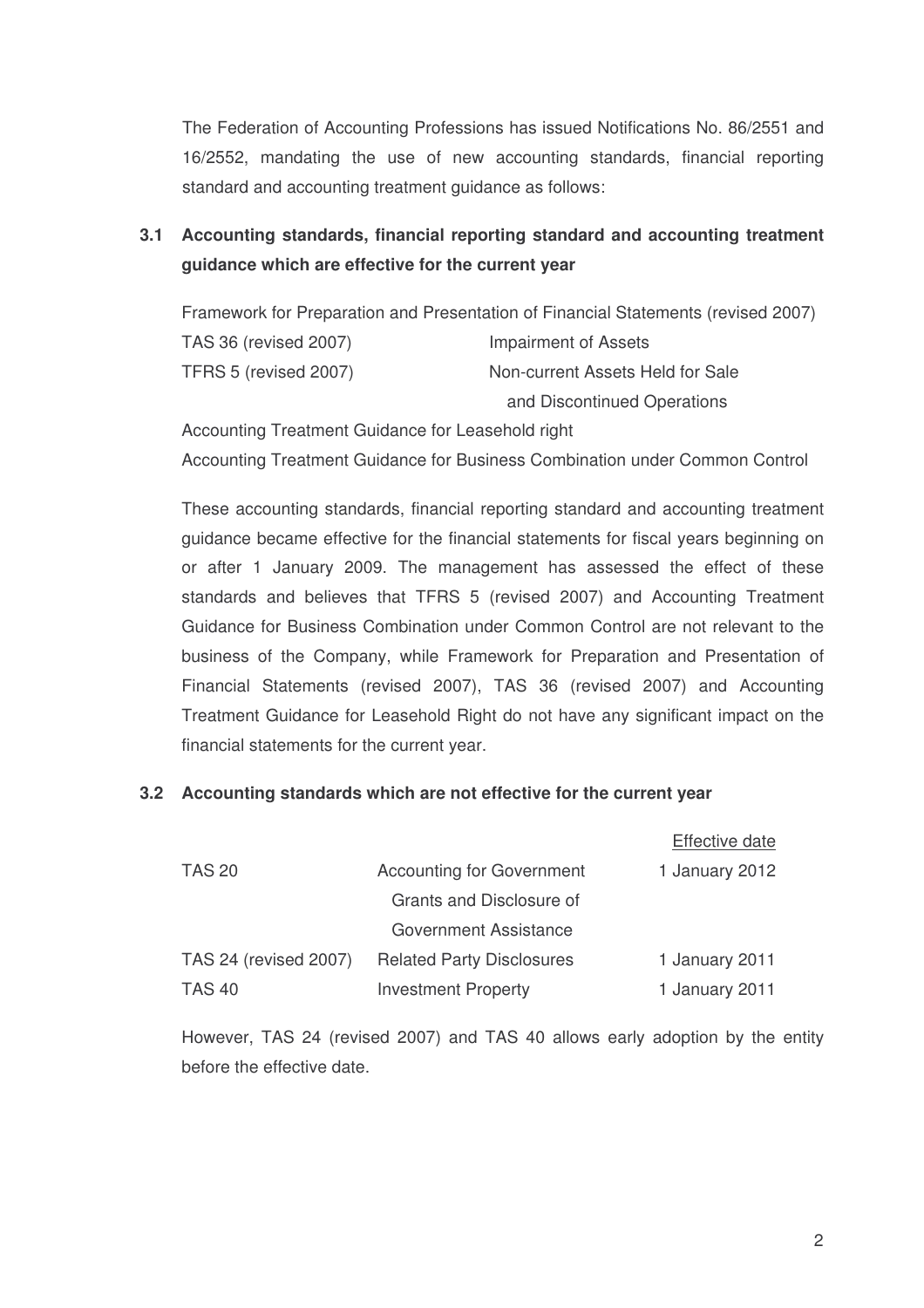The management of the Company has assessed the effect of these standards and believes that TAS 20 is not relevant to the business of the Company, while TAS 24 (revised 2007) and TAS 40 will not have any significant impact on the financial statements for the year in which they are initially applied.

# **4. Significant accounting policies**

# **4.1 Revenue recognition**

(a) Premium income

Premium income is recognised as income when underwriting of the insurance is approved. Premium due and uncollected at the end of year is recognised as revenue only if the policy is still in force.

(b) Interest, discount and dividends income on investments

Interest is recognised on accrual basis based on the effective interest rate. Dividends are recognised as income when the right to receive the dividend is established.

Discounts included in the face value of the notes receivable are deferred and taken up as income evenly throughout the term of the notes, while discounts on debentures are deferred using the effective rate method.

(c) Interest incomes on loans

Interest is recognised over the term of the loans based on the amount of principal outstanding, except for interest of past due over six months recognised based on cash basis.

# **4.2 Benefit payments to life policies**

Benefit payments to life policies are recorded when notices of the claims are received or when policies reach maturity.

# **4.3 Commissions and brokerages**

Commission and brokerage fees are expended when incurred.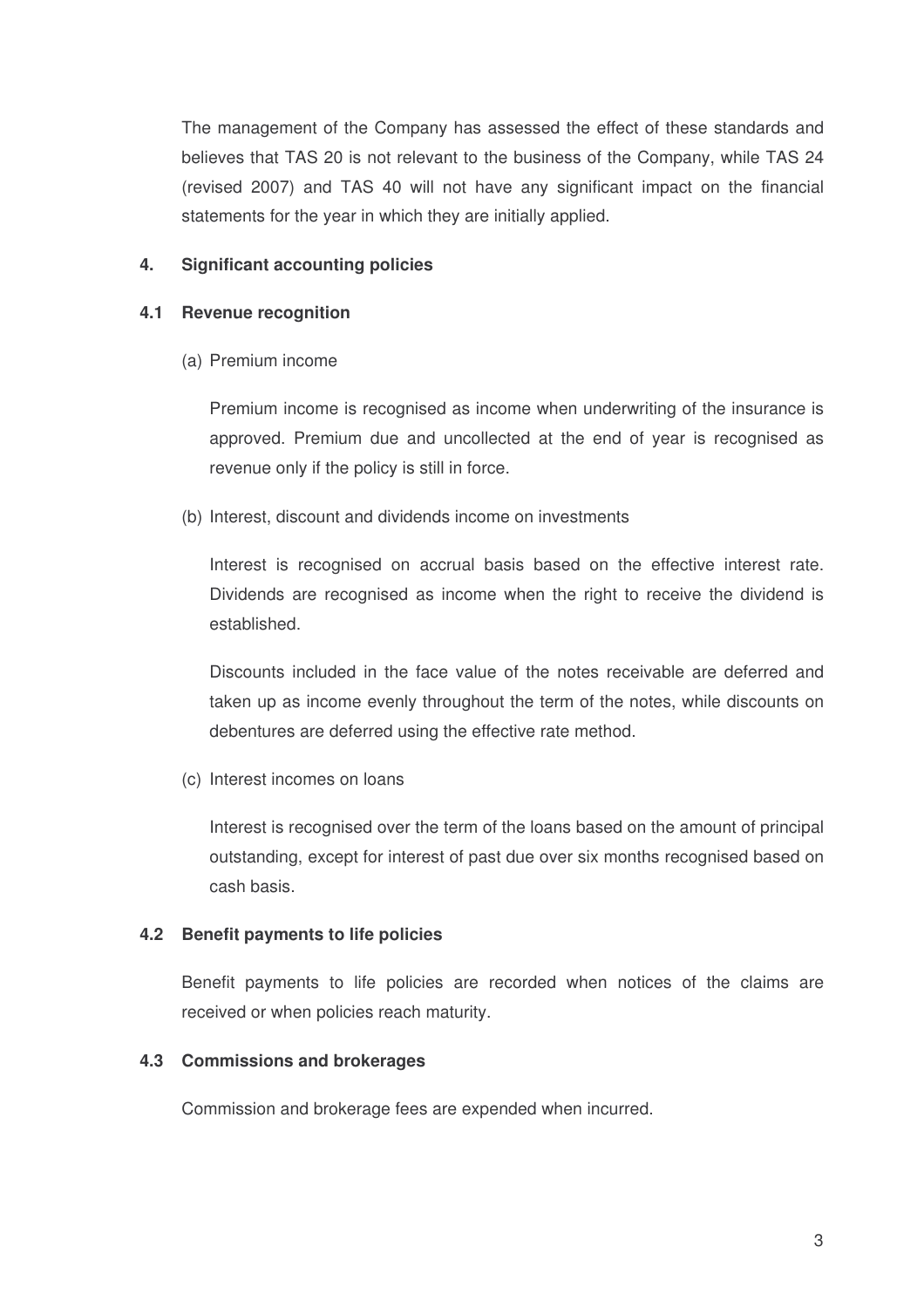#### **4.4 Life premium reserve**

(a) Life assurance policy reserve represents the accumulated total liability for policies in force on the balance sheet date. Life assurance policy reserve is calculated according to the procedures prescribed by the Regulation on Life Assurance Policy Reserve as promulgated by the Ministry of Commerce on 23 November 2001. The liability is based on assumptions established at inception of the contract.

The main assumptions used relate to mortality, morbidity, longevity and discount rates. The Company bases mortality and morbidity tables announced by the Office of Insurance Commission which reflect historical experiences.

(b) For other insurance and group insurance, unearned premium reserve is set aside at the rate of 40% of net premium written for the year.

#### **4.5 Investments in securities**

- (a) Investments in securities held for trading are determined at fair value. Gains or losses arising from changes in the carrying amounts of securities are included in the income statements. Investments are classified as held for trading if they are acquired for the purpose of selling in the near term.
- (b) Investments in available-for-sale securities are stated at fair value. Changes in the carrying amounts of securities are recorded as separate items in shareholders' equity until the securities are sold, when the changes are then included in the income statements.
- (c) Investments in debt securities, both due within one year and expected to be held to maturity, are stated at amortised cost. The premium/discount on debt securities is amortised by using the effective rate method with the amortised amount presented as an adjustment to the interest income. The debt securities are classified as held to maturity when the Company has the positive intention and ability to hold them to maturity.
- (d) Investments in non-marketable equity securities, which the Company classifies as other investments, are stated at cost net of allowance for loss on impairment (if any).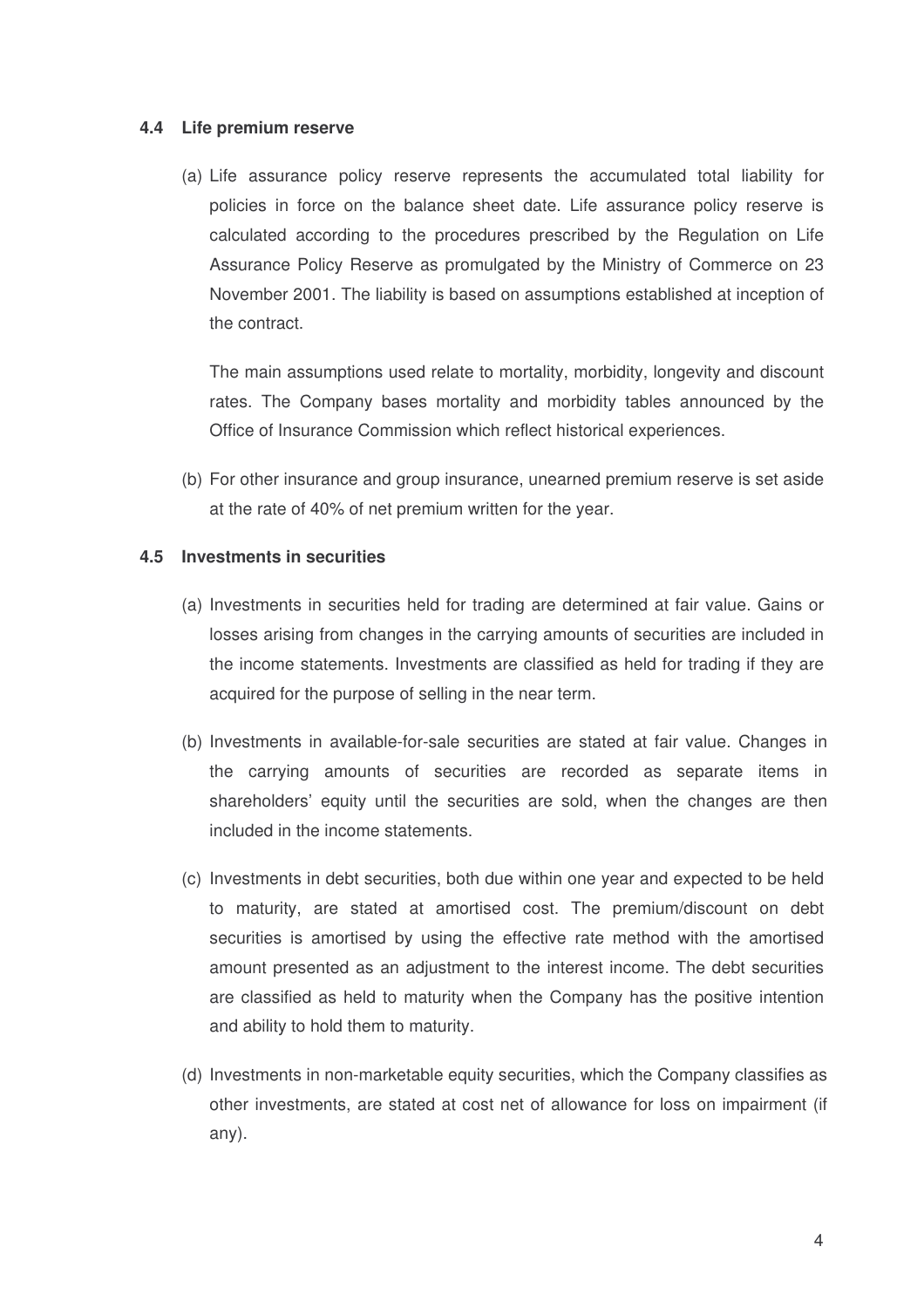The fair value of marketable securities is based on the latest bid price of the last working day of the year as quoted on the Stock Exchange of Thailand. The fair value of debt instruments is determined based on the required rate of return on the yield rate quoted by the Thai Bond Market Association. The fair value of unit trusts is determined based on their net asset value.

Loss on impairment (if any) of investments in available-for-sale securities, held-tomaturity debt securities, and other investments is included in the income statement.

The weighted average method is used for computation of the cost of investments.

In the event the Company reclassifies investments in securities, such investments are adjusted to their fair value as at the reclassification date Differences between the carrying amount of the investments and their fair value on that date are included in determining income or recorded as surplus (deficit) from changes in the values of investments in shareholders' equity, depending on the type of investment which is reclassified

# **4.6 Loans and allowance for doubtful accounts**

Loans are presented at their realisable value. The Company provides allowance for doubtful accounts on the basis of collection experience, analysis of debtor aging, a review of current status of the loan receivables and the appraisal value of the collateral of each debt.

#### **4.7 Premium due and uncollected and allowance for doubtful accounts**

Premium due and uncollected is carried at its net realisable value. The Company sets up an allowance for doubtful accounts based on the estimated loss that may incur in collection of the premium due, on the basis of collection experience and a review of current status of premium due as at the balance sheet date.

#### **4.8 Related party transactions**

Related parties comprise enterprises and individuals that control, or are controlled by, the Company, whether directly or indirectly, or which are under common control with the Company.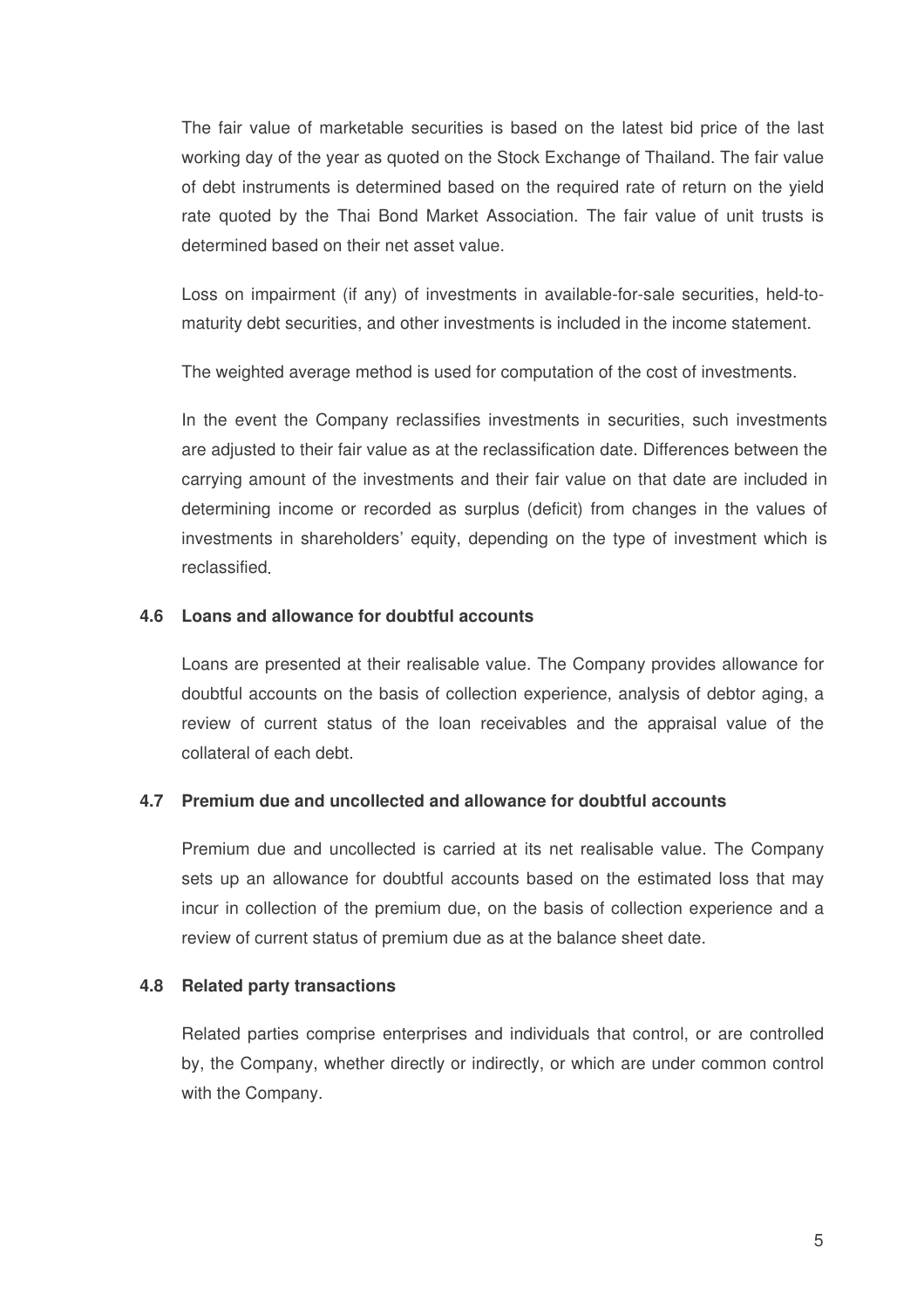They also include individuals which directly or indirectly own a voting interest in the Company that gives them significant influence over the Company, key management personnel, directors and officers with authority in the planning and direction of the Company's operations.

# **4.9 Property, buildings and equipment and depreciation**

Land is stated at cost. Buildings and equipment are stated at cost less accumulated depreciation and allowance for loss on impairment of assets (if any).

Depreciation of buildings and equipment are calculated by reference to their costs on a straight-line basis over the following estimated useful lives, or the period of the lease.

|  | vears                                                |
|--|------------------------------------------------------|
|  | vears                                                |
|  |                                                      |
|  | vears                                                |
|  | vears                                                |
|  | - 20<br>$-20$<br>- Period of lease<br>$-3, 5$<br>- 5 |

Depreciation is included in determining income.

No depreciation is provided for land and construction in progress.

# **4.10 Intangible assets and amortisation**

On the date of acquisition, the Company measured all acquired intangible assets at cost. Following initial recognition, intangible assets are carried at cost less any accumulated amortisation and any accumulated impairment losses.

Intangible assets with finite lives are amortised on a systematic basis over the economic useful life and tested for impairment whenever there is an indication that the intangible asset may be impaired. The amortisation period and the amortisation method of such intangible assets are reviewed at least at each financial year end. The amortisation expense is charged to the income statement.

The useful lives of intangible assets with finite useful lives which are computer software are expected to generate economic benefit within 3 years, 5 years and 10 years.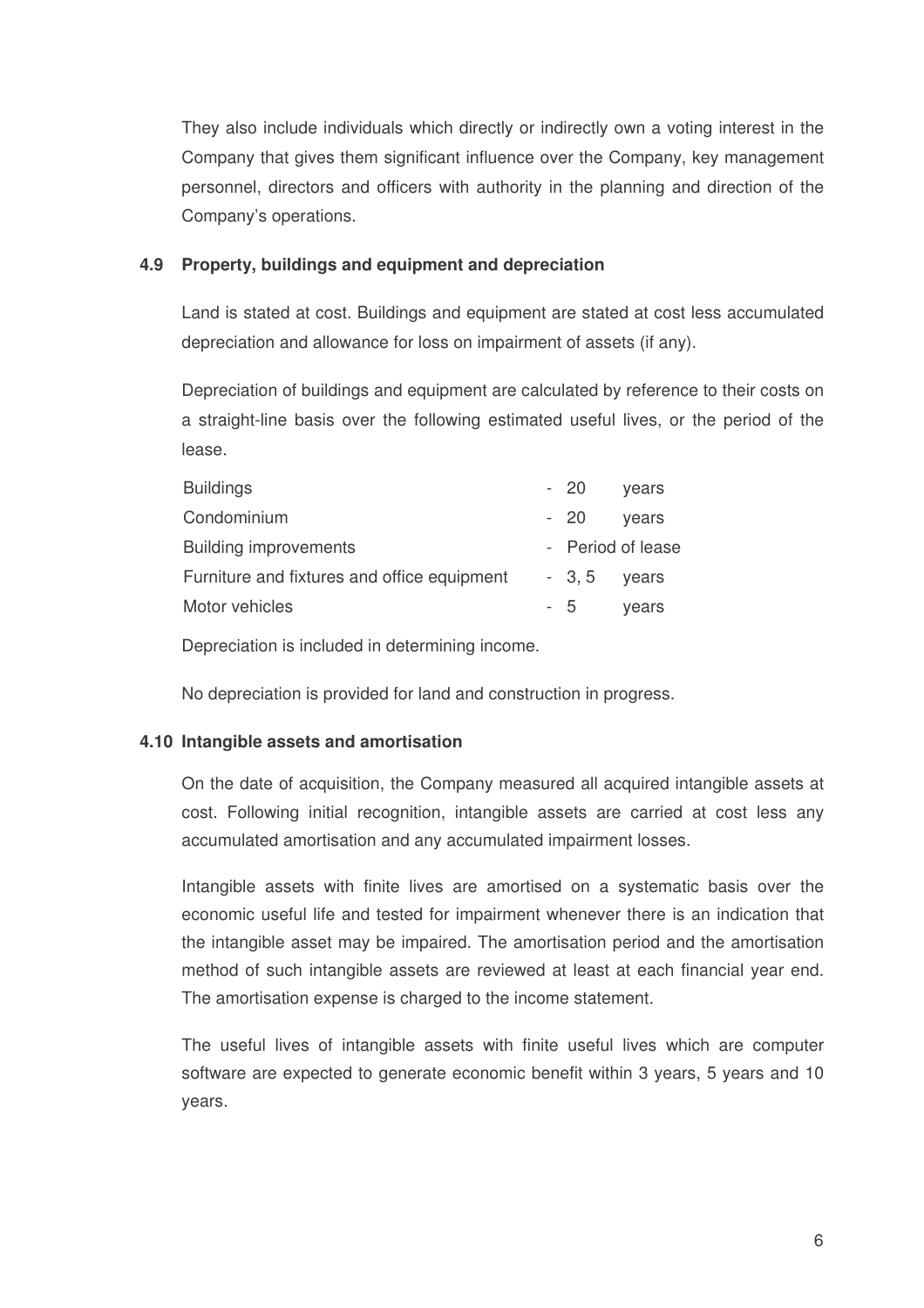#### **4.11 Impairment of assets**

At each reporting date, the Company performs impairment reviews in respect of the investments, property, buildings and equipment and intangible assets whenever events or changes in circumstances indicate that an asset may be impaired. An impairment loss is recognised when the recoverable amount of an asset, which is the higher of the asset's fair value less costs to sell and its value in use, is less than the carrying amount. In determining value in use, the estimated future cash flows are discounted to their present value using a pre-tax discount rate that reflects current market assessments of the time value of money and the risks specific to the asset. In determining fair value less costs to sell, an appropriate valuation model is used. These calculations are corroborated by a valuation model that, based on information available, reflects the amount that the Company could obtain from the disposal of the asset in an arm's length transaction between knowledgeable, willing parties, after deducting the costs of disposal.

An impairment loss is recognised in the income statement.

#### **4.12 Income tax**

Income tax is provided for in the accounts based on the taxable profits determined in accordance with tax legislation.

#### **4.13 Employee benefits**

Salaries, wages, bonuses and contributions to the social security fund and provident fund are recognised as expenses when incurred.

#### **4.14 Foreign currencies**

Foreign currency transactions are translated into Baht at the exchange rates ruling on the transaction dates. Monetary assets and liabilities denominated in foreign currencies are translated into Baht at the exchange rates ruling on the balance sheet date. Gains and losses on exchange are included in determining income.

#### **4.15 Cash and cash equivalents**

Cash and cash equivalents include cash on hand and at banks, and all highly liquid investments with an original maturity of 3 months or less and not subject to withdrawal restrictions.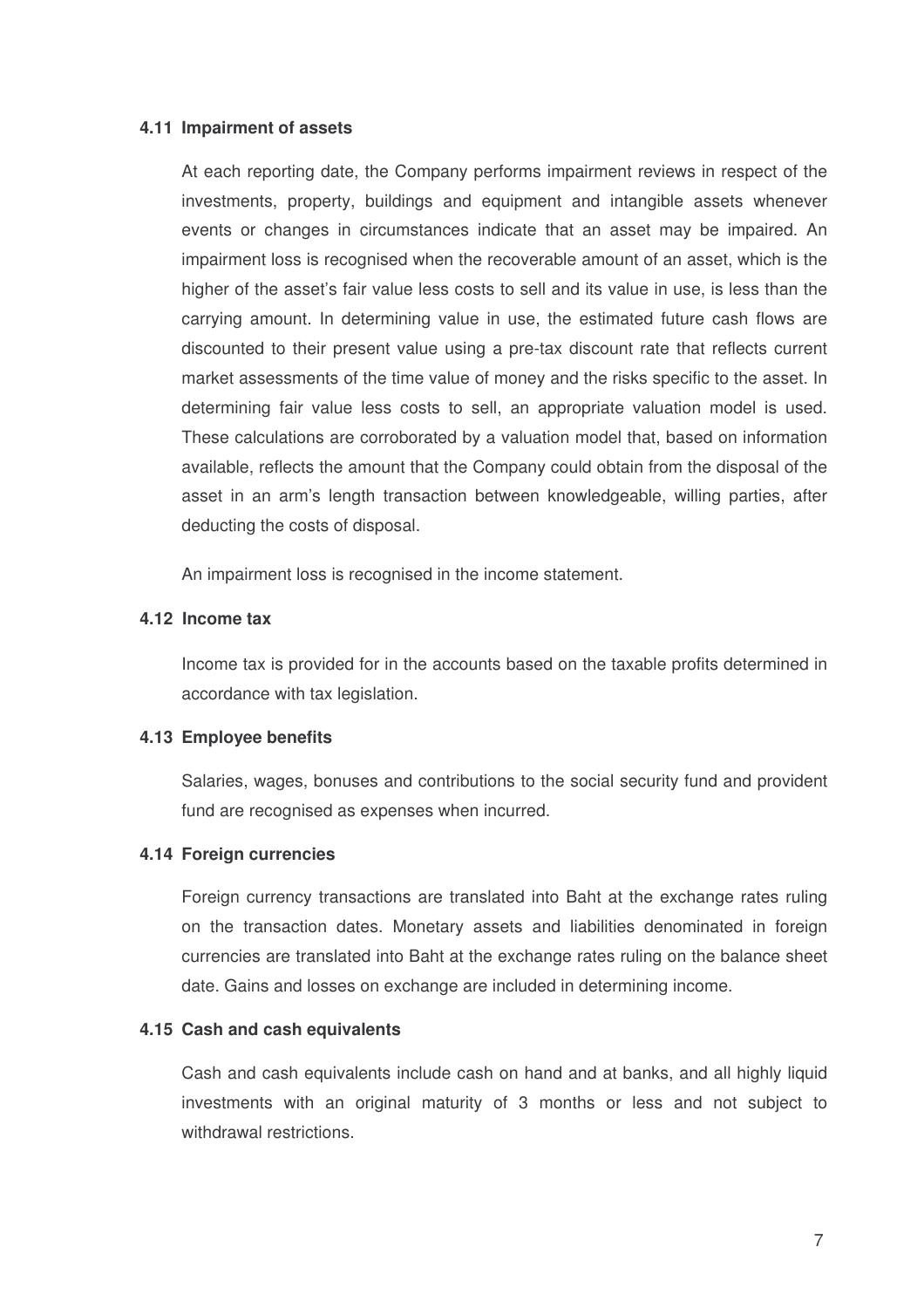# **4.16 Provisions**

Provisions are recognised when the Company has a present obligation as a result of a past event, it is probable that an outflow of resources embodying economic benefits will be required to settle the obligation, and a reliable estimate can be made of the amount of the obligation.

#### **4.17 Derivatives - Forward exchange contracts**

Receivables and payables arising from forward exchange contracts are translated into Baht at the rates of exchange ruling on the balance sheet. Gains and losses from the translation are included in determining income. Premium and discounts on forward exchange contracts are amortised on a straight-line basis over the contract periods.

# **5. Significant accounting judgments and estimates**

The preparation of financial statements in conformity with generally accepted accounting principles at times requires management to make subjective judgments and estimates regarding matters that are inherently uncertain. These judgments and estimates affect reported amounts and disclosures and actual results could differ. Significant judgments and estimates are as follows:

#### **Leases**

In determining whether a lease is to be classified as an operating lease or finance lease, the management is required to use judgment regarding whether significant risk and rewards of ownership of the leased asset has been transferred, taking into consideration terms and conditions of the arrangement.

#### **Allowance for doubtful accounts**

In determining an allowance for doubtful accounts, the management needs to make judgment and estimates based upon, among other things, past collection history, aging profile of outstanding debts and the prevailing economic condition.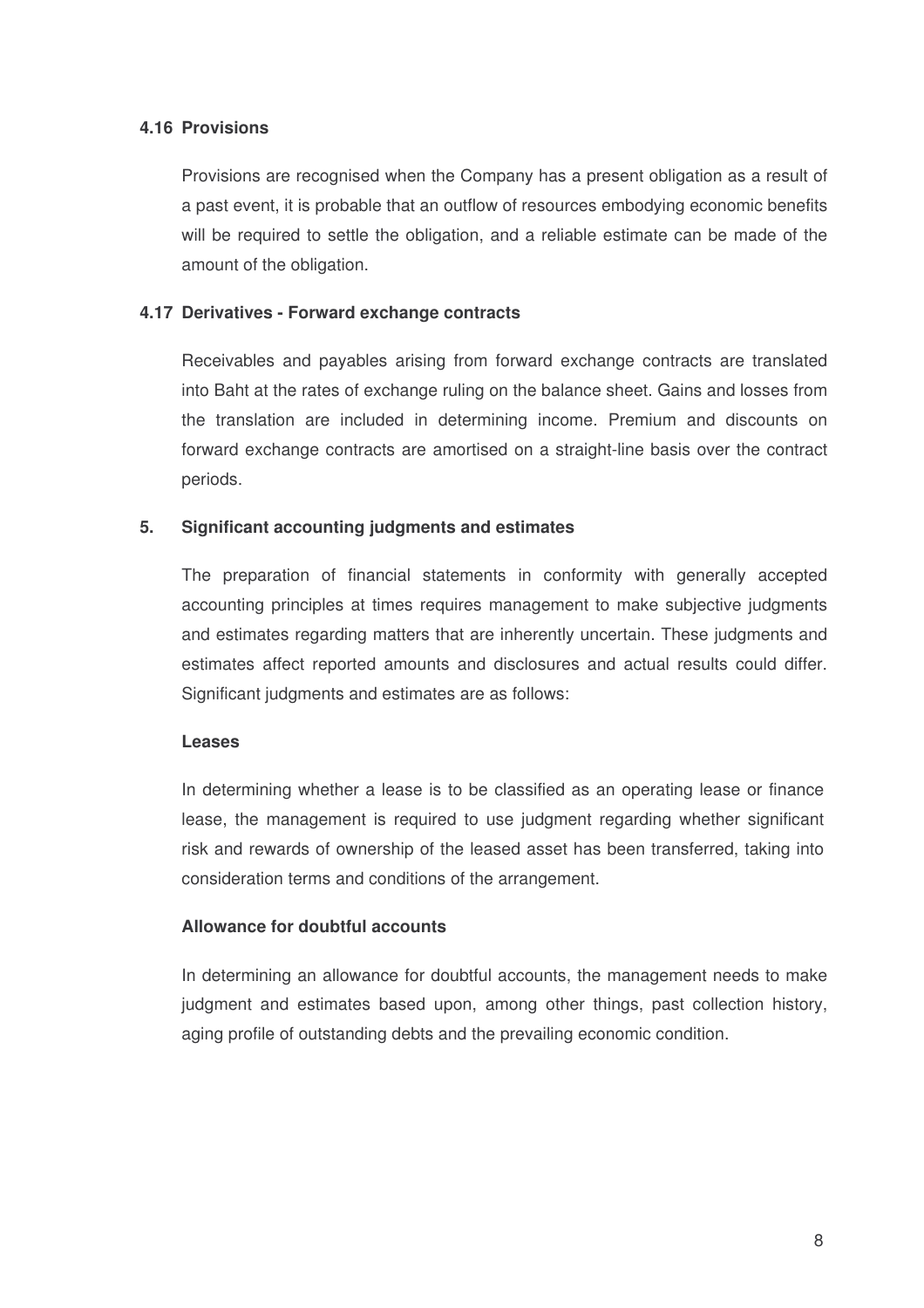## **Fair value of financial instruments**

In determining the fair value of financial instruments that are not actively traded and for which quoted market prices are not readily available, the management exercise judgment, using a variety of valuation techniques. The input to these models is taken from observable markets, and includes consideration of liquidity, correlation and longer-term volatility of financial instruments.

#### **Impairment of investments in securities**

The Company treats available-for-sale equity investments, held-to-maturity debt securities and other investments as impaired when there has been a significant or prolonged decline in the fair value below their cost or where other objective evidence of impairment exists. The determination of what is "significant" or "prolonged" requires judgment.

#### **Property, buildings and equipment/Depreciation**

In calculating depreciation of buildings and equipment, the management estimates useful lives and salvage values of the Company's buildings and equipment and reviews estimated useful lives and salvage values if there are any changes.

In addition, the management is required to review property, buildings and equipment for impairment on a periodical basis and record impairment losses in the period when it is determined that their recoverable amount is lower than the carrying amount. This requires judgements regarding forecast of future revenues and expenses relating to the assets subject to the review.

#### **Intangible assets**

The initial recognition and measurement of intangible assets, and subsequent impairment testing, require management to make estimates of cash flows to be generated by the asset or the cash generating units and to choose a suitable discount rate in order to calculate the present value of those cash flows.

#### **Life insurance premium reserve**

Life insurance premium reserve is calculated under the actuarial method, based on the current assumptions or on assumptions established at inception of the contract which reflect the best estimate at the time increased with a margin for risk and adverse deviation. The main assumptions used relate to mortality, morbidity,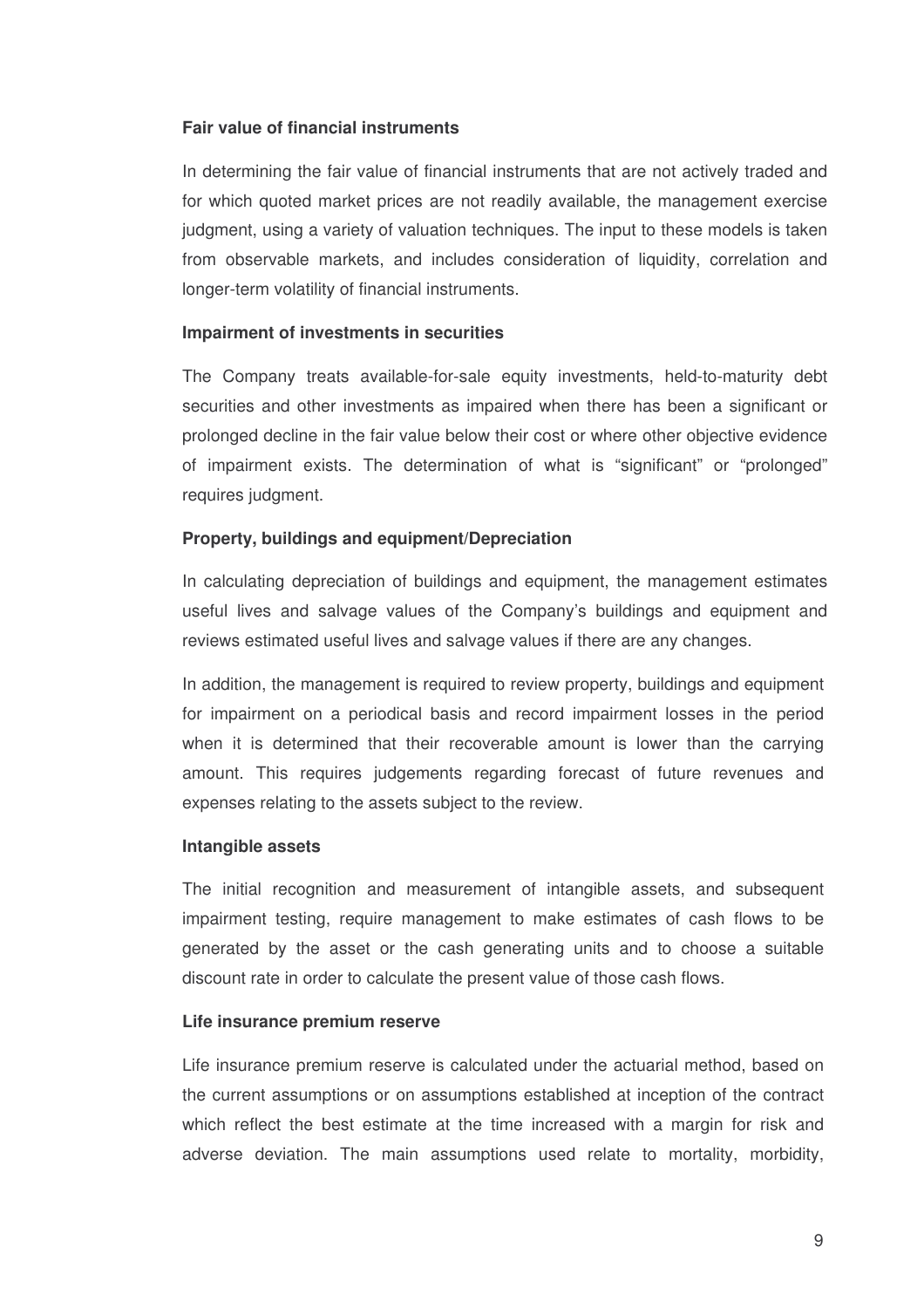longevity, investment returns, expenses, lapse and surrender rates and discount rates.

#### **Litigation**

The Company has contingent liabilities as a result of litigation. The Company's management has used judgment to assess of the results of the litigation and believes that no loss will result. Therefore no contingent liabilities are recorded as at the balance sheet date. However, actual results could differ from the estimates.

# **6 Investments in securities**

|                                        |                |               |                 | (Unit: Baht)  |
|----------------------------------------|----------------|---------------|-----------------|---------------|
|                                        | 2009           |               | 2008            |               |
|                                        | Cost/          |               | Cost/           |               |
|                                        | Amortised cost | Fair value    | Amortised cost  | Fair value    |
| <b>Trading securities</b>              |                |               |                 |               |
| <b>Equity securities</b>               |                |               |                 |               |
| Ordinary shares                        | 4,010,700      | 5,200,000     | 341,300,843     | 237,464,823   |
| Warrants                               |                | 14,719,539    |                 |               |
| Surplus (deficit) on changes in values |                |               |                 |               |
| of investments                         | 15,908,839     |               | (103, 836, 020) |               |
| <b>Total trading securities</b>        | 19,919,539     | 19,919,539    | 237,464,823     | 237,464,823   |
| <b>Available-for-sale securities</b>   |                |               |                 |               |
| Equity securities                      |                |               |                 |               |
| Ordinary shares                        | 3,461,386,897  | 4,410,791,600 | 3,222,798,688   | 3,344,533,299 |
| Unit trusts                            | 2,213,300,894  | 2,269,930,337 | 1,381,265,544   | 1,334,414,028 |
| Unrealised gains on exchange           | (1,559,783)    |               | 10,192,513      |               |
| Surplus on changes in values           |                |               |                 |               |
| of investments                         | 1,007,593,929  |               | 64,690,582      |               |
|                                        | 6,680,721,937  | 6,680,721,937 | 4,678,947,327   | 4,678,947,327 |
| Debt securities                        |                |               |                 |               |
| Bonds - net                            | 1,240,374,194  | 1,261,253,943 | 1,522,771,491   | 1,766,837,878 |
| Debentures - net                       | 100,000,688    | 104,939,261   | 100,001,053     | 107,539,709   |
| Surplus on changes in values           |                |               |                 |               |
| of investments                         | 25,818,322     |               | 251,605,043     |               |
|                                        | 1,366,193,204  | 1,366,193,204 | 1,874,377,587   | 1,874,377,587 |
| Total available-for-sale securities    | 8,046,915,141  | 8,046,915,141 | 6,553,324,914   | 6,553,324,914 |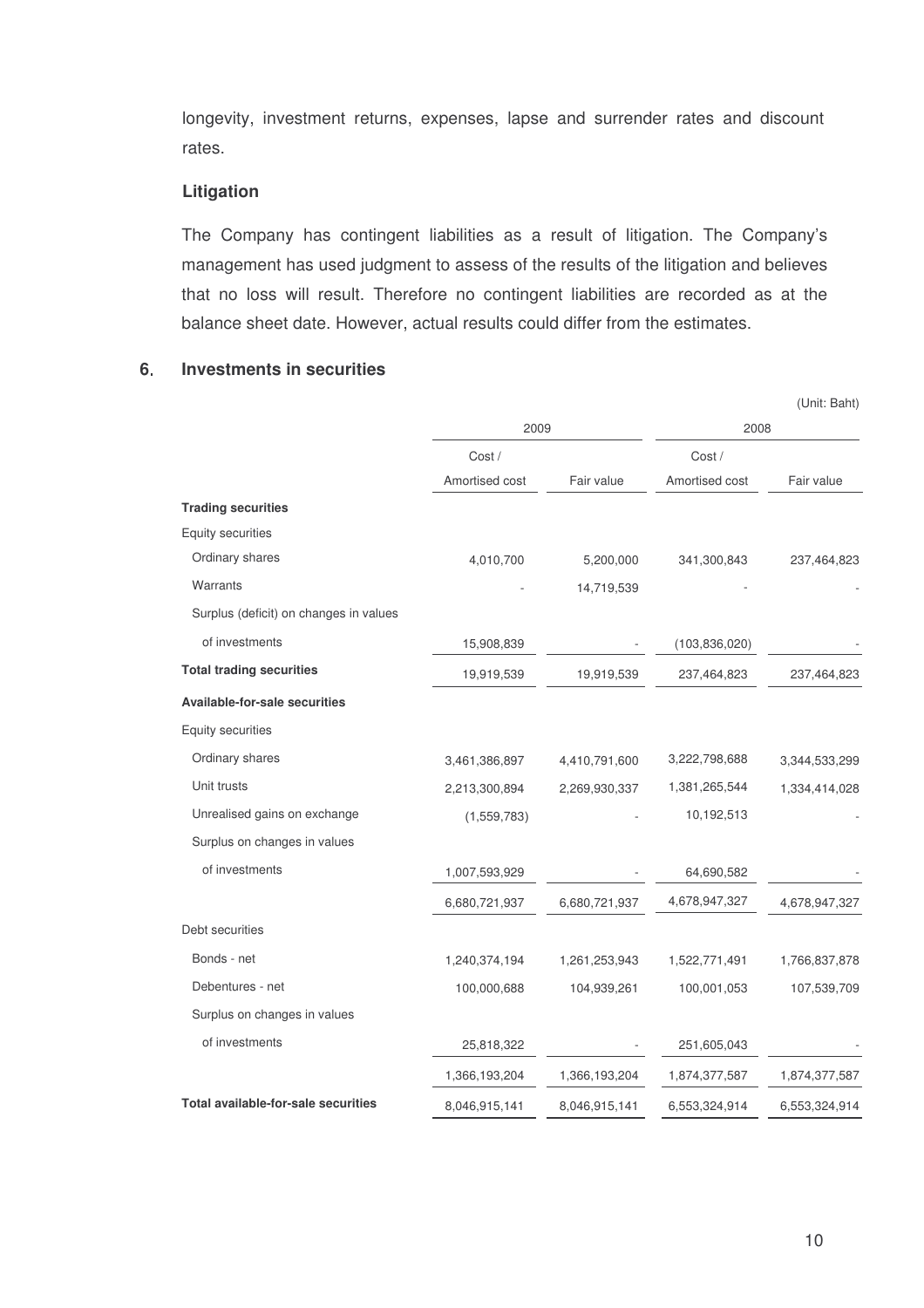Unit: Baht)

|                                        | 2009           |            | 2008           |            |
|----------------------------------------|----------------|------------|----------------|------------|
|                                        | Cost /         |            | Cost/          |            |
|                                        | Amortised cost | Fair value | Amortised cost | Fair value |
| Held-to-maturity debt securities       |                |            |                |            |
| Bonds - net                            | 41,690,042,139 |            | 26,681,753,880 |            |
| <b>Notes</b>                           | 4,695,637,979  |            | 4,094,865,544  |            |
| Less: Allowance for impairment         |                |            | (36,500,000)   |            |
| Notes - net                            | 4,695,637,979  |            | 4,058,365,544  |            |
| <b>Debentures</b>                      | 7,666,328,342  |            | 7,325,921,449  |            |
| Less: Allowance for impairment         | (7,500,000)    |            | (10,600,000)   |            |
| Debentures - net                       | 7,658,828,342  |            | 7,315,321,449  |            |
| Total held-to-maturity debt securities | 54,044,508,460 |            | 38,055,440,873 |            |
| <b>Other investments</b>               |                |            |                |            |
| Ordinary shares                        | 29,587,830     |            | 12,044,700     |            |
| <b>Total other investments</b>         | 29,587,830     |            | 12,044,700     |            |
| <b>Total investments in securities</b> | 62,140,930,970 |            | 44,858,275,310 |            |

Investments in debt securities as at 31 December 2009 and 2008 will be due as follows

|                                         |               |               |                | (Unit: Baht)   |  |
|-----------------------------------------|---------------|---------------|----------------|----------------|--|
|                                         | 2009          |               |                |                |  |
|                                         | Due within    |               |                |                |  |
|                                         | 1 year        | 1 - 5 years   | Over 5 years   | Total          |  |
| Available-for-sale securities           |               |               |                |                |  |
| <b>Bonds</b>                            |               |               | 1,261,253,943  | 1,261,253,943  |  |
| <b>Debentures</b>                       | 51,637,820    | 53,301,441    |                | 104,939,261    |  |
|                                         | 51,637,820    | 53,301,441    | 1,261,253,943  | 1,366,193,204  |  |
| <b>Held-to-maturity debt securities</b> |               |               |                |                |  |
| Bonds - net                             | 6,752,476,873 | 6,907,146,636 | 28,030,418,630 | 41,690,042,139 |  |
| Notes - net                             | 2,750,637,979 | 395,000,000   | 1,550,000,000  | 4,695,637,979  |  |
| Debentures - net                        | 296,402,466   | 2,136,939,977 | 5,225,485,899  | 7,658,828,342  |  |
|                                         | 9,799,517,318 | 9,439,086,613 | 34,805,904,529 | 54,044,508,460 |  |
| Total                                   | 9,851,155,138 | 9,492,388,054 | 36,067,158,472 | 55,410,701,664 |  |
|                                         |               |               |                |                |  |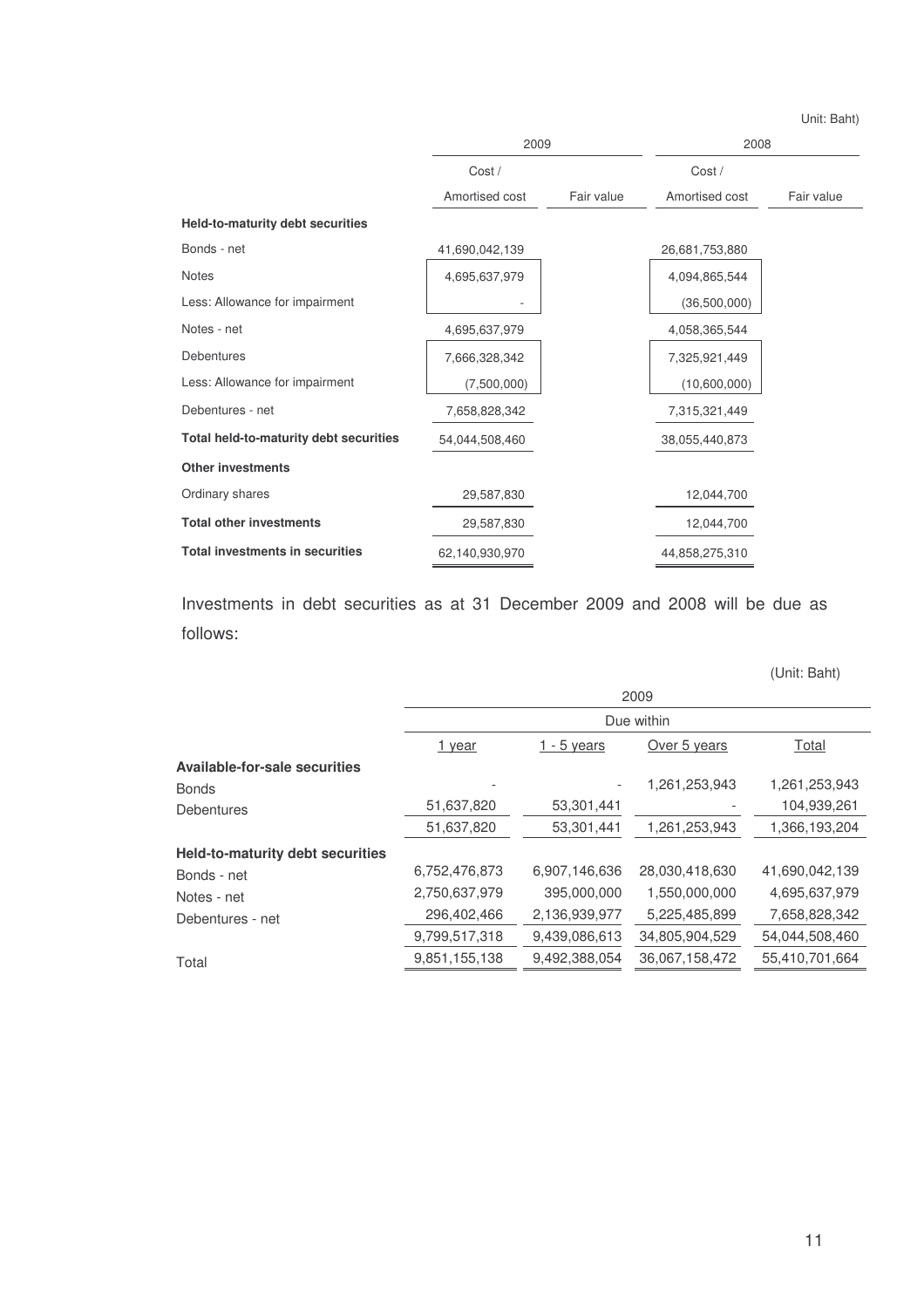(Unit: Baht)

|                                         | 2008          |               |                |                |  |  |  |  |  |
|-----------------------------------------|---------------|---------------|----------------|----------------|--|--|--|--|--|
|                                         |               | Due within    |                |                |  |  |  |  |  |
|                                         | 1 year        | $1 - 5$ years | Over 5 years   | Total          |  |  |  |  |  |
| <b>Available-for-sale securities</b>    |               |               |                |                |  |  |  |  |  |
| <b>Bonds</b>                            |               |               | 1,766,837,878  | 1,766,837,878  |  |  |  |  |  |
| <b>Debentures</b>                       |               | 107,539,709   |                | 107,539,709    |  |  |  |  |  |
|                                         |               | 107,539,709   | 1,766,837,878  | 1,874,377,587  |  |  |  |  |  |
| <b>Held-to-maturity debt securities</b> |               |               |                |                |  |  |  |  |  |
| Bonds - net                             | 562,591,215   | 5,103,504,339 | 21,015,658,326 | 26,681,753,880 |  |  |  |  |  |
| Notes - net                             | 1,343,365,544 | 395,000,000   | 2,320,000,000  | 4,058,365,544  |  |  |  |  |  |
| Debentures - net                        | 340,274,179   | 1,456,463,445 | 5,518,583,825  | 7,315,321,449  |  |  |  |  |  |
|                                         | 2,246,230,938 | 6,954,967,784 | 28,854,242,151 | 38,055,440,873 |  |  |  |  |  |
| Total                                   | 2,246,230,938 | 7,062,507,493 | 30,621,080,029 | 39,929,818,460 |  |  |  |  |  |
|                                         |               |               |                |                |  |  |  |  |  |

The Company has pledged government and state enterprise bonds of Baht 10,486.80 million (2008: Baht 8,480.30 million) as life assurance policy reserve and assets pledged with the Registrar of the Office of Insurance Commission in accordance with the Life Assurance Act as mentioned in Notes 15 and 16.

- (a) As at December 2009, the Company has investments of Baht 700 million (2008: Baht 1,000 million) in promissory notes and bills of exchange, which have been classified as held-to-maturity investments and are presented at amortised cost. Such notes were issued by local banks and branches of foreign commercial banks, have remaining lives of 7-13 years, and contain conditions related to early redemption rights or put options obliging the Company to purchase additional notes released by issuers.
- (b) As at December 2009, the Company has investments of Baht 850 million (2008: Baht 920 million) in promissory notes and bills of exchange, which have been classified as held-to-maturity investments and are presented at amortised cost. Such notes were issued by branches of foreign commercial banks, have remaining lives of 7 years, and contain conditions whereby settlement of principal and interest is to be received on the maturity date per the agreement.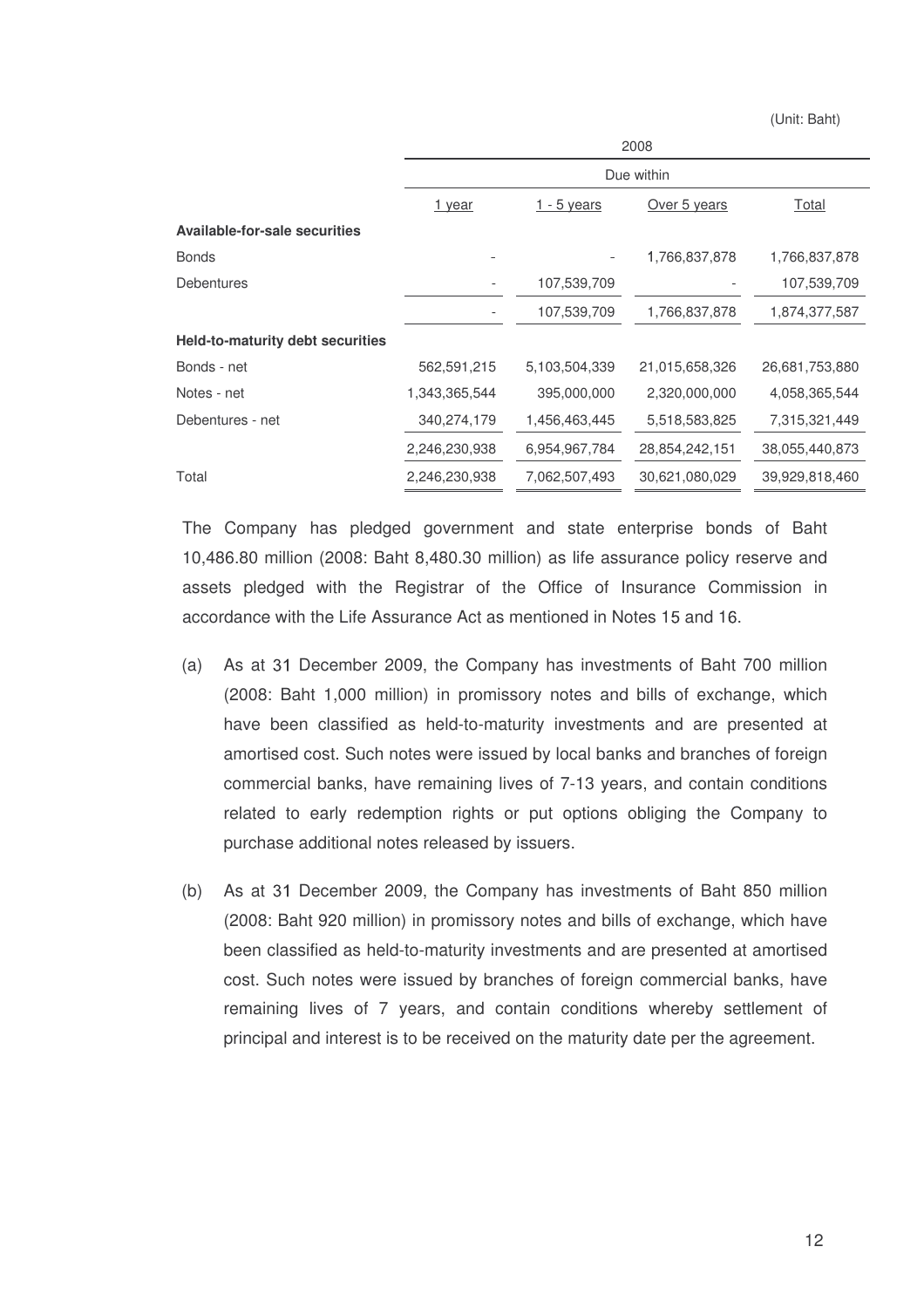The promissory notes and bills of exchange contain embedded derivatives that are not closely related to the host contract instruments, except for one structured note as described in (b).

The Company recorded gains (losses) from investments in securities during the years ended 31 December 2009 and 2008 by included the following.

|                                                   |                | (Unit: Baht)    |
|---------------------------------------------------|----------------|-----------------|
|                                                   | 2009           | 2008            |
| Unrealised gains (losses) from trading securities | 15,039,539     | (90, 797, 687)  |
| Gains (losses) from sales of trading securities   | 62,387,202     | (107, 333, 830) |
| Gains (losses) from sales of available-for-sale   |                |                 |
| securities                                        | 16,551,445     | (178, 953, 601) |
| Gains from sales of held-to-maturity securities   | 105,851,670    | 58,871,995      |
| Gains from sales of other investments             |                | 8,096,798       |
| Unrealised gains (losses) on foreign exchange     |                |                 |
| contracts                                         | 11,150,000     | (11,960,000)    |
| Losses from debt restructuring                    | (11, 519, 281) |                 |
| Reversal of impairment loss                       | 36,500,000     | (36,500,000)    |
| Total                                             | 235,960,575    | (358, 576, 325) |

#### **7. Loans and accrued interest**

As at 31 December 2009 and 2008, the balances of loans and accrued interest are aged by principal and accrued interest as follows:

|                                  | 2009                     |                          |                |           |             |          |               |            |               |
|----------------------------------|--------------------------|--------------------------|----------------|-----------|-------------|----------|---------------|------------|---------------|
| Outstanding period               | Policy loans             |                          | Mortgage loans |           | Other loans |          | Total         |            |               |
|                                  |                          | Accrued                  |                | Accrued   |             | Accrued  |               | Accrued    |               |
|                                  | Principal                | interest                 | Principal      | interest  | Principal   | interest | Principal     | interest   | Total         |
| Current                          | 1,216,888,712            | 88,566,671               | 670.430.505    | 2,874,655 | 11,909,960  |          | 1,899,229,177 | 91,441,326 | 1,990,670,503 |
| Overdue:                         |                          |                          |                |           |             |          |               |            |               |
| Less than 6 months               |                          | ٠                        | 1,741,387      | 10,354    |             |          | 1,741,387     | 10,354     | 1,751,741     |
| $6 - 12$ months                  | $\overline{\phantom{a}}$ | $\overline{\phantom{a}}$ | 495,793        | 15,896    | ٠           | ٠        | 495,793       | 15,896     | 511,689       |
| Over 12 months                   | ٠                        | $\sim$                   | 5,099,353      | 340,006   | 120,777     | 4,886    | 5,220,130     | 344,892    | 5,565,022     |
| Total                            | 1,216,888,712            | 88,566,671               | 677,767,038    | 3,240,911 | 12,030,737  | 4,886    | 1,906,686,487 | 91,812,468 | 1,998,498,955 |
| Less: Allowance for doubtful     |                          |                          |                |           |             |          |               |            |               |
| accounts                         |                          | $\sim$                   | (2,605,722)    | (340,006) |             | ٠        | (2,605,722)   | (340,006)  | (2,945,728)   |
| Loans and accrued interest - net | 1,216,888,712            | 88,566,671               | 675, 161, 316  | 2,900,905 | 12,030,737  | 4,886    | 1,904,080,765 | 91,472,462 | 1,995,553,227 |

(Unit: Baht)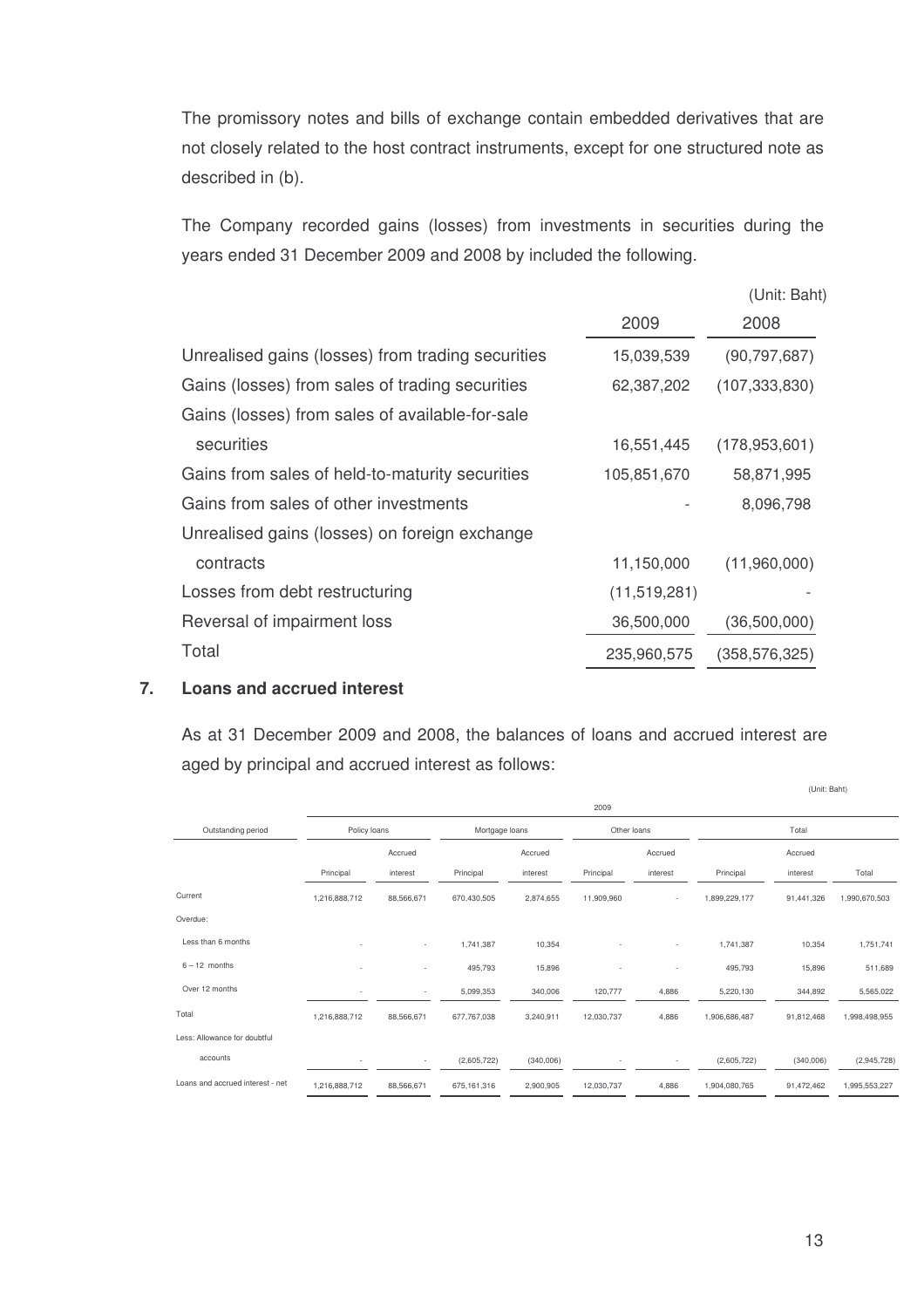(Unit: Baht)

|                                  | 2008          |              |             |                |            |                          |               |            |               |  |
|----------------------------------|---------------|--------------|-------------|----------------|------------|--------------------------|---------------|------------|---------------|--|
| Outstanding period               |               | Policy loans |             | Mortgage loans |            | Other loans              |               | Total      |               |  |
|                                  |               | Accrued      |             | Accrued        |            | Accrued                  |               | Accrued    |               |  |
|                                  | Principal     | interest     | Principal   | interest       | Principal  | interest                 | Principal     | interest   | Total         |  |
| Current                          | 1,050,863,163 | 71,851,367   | 729,927,010 | 3,181,924      | 11,900,421 | ٠                        | 1,792,690,594 | 75,033,291 | 1,867,723,885 |  |
| Overdue:                         |               |              |             |                |            |                          |               |            |               |  |
| Less than 6 months               |               | $\sim$       | 2,371,831   | 14,101         |            | ٠                        | 2,371,831     | 14,101     | 2,385,932     |  |
| Over 12 months                   |               | ٠            | 5,942,338   | 370,810        | 107,693    | 6,491                    | 6,050,031     | 377,301    | 6,427,332     |  |
| Total                            | 1,050,863,163 | 71,851,367   | 738,241,179 | 3,566,835      | 12,008,114 | 6,491                    | 1,801,112,456 | 75,424,693 | 1,876,537,149 |  |
| Less: Allowance for doubtful     |               |              |             |                |            |                          |               |            |               |  |
| accounts                         |               | ٠            | (2,672,673) | (343, 593)     |            | $\overline{\phantom{a}}$ | (2,672,673)   | (343,593)  | (3,016,266)   |  |
| Loans and accrued interest - net | 1,050,863,163 | 71,851,367   | 735,568,506 | 3,223,242      | 12,008,114 | 6,491                    | 1,798,439,783 | 75,081,100 | 1,873,520,883 |  |

Loans provided to employees are in accordance with employee's benefits plan under a credit line of Baht 100,000 or less for personal guarantee loans. In case of secured loans, the credit line is not to exceed 50 times the employee's salary. The interest rates for the loans charge at the rates of 6% and 5% per annum, respectively. As at 31 December 2009, loans to employees and agents totaled Baht 42.76 million (2008: Baht 41.61 million).

#### **8. Related party transactions**

In considering each possible related party relationship, attention is directed to the substance of the relationship, and not merely the legal form.

|        |  |  |  |  | The relationship between the Company and its related parties are summarized |
|--------|--|--|--|--|-----------------------------------------------------------------------------|
| below: |  |  |  |  |                                                                             |

| Name of related parties           | Type of business     | Relationship with the Company                          |  |  |  |
|-----------------------------------|----------------------|--------------------------------------------------------|--|--|--|
| Bangkok Bank Pcl.                 | <b>Banking</b>       | Shareholding and related by way of common              |  |  |  |
|                                   |                      | directors                                              |  |  |  |
| Bangkok Insurance Pcl.            | Insurance            | Shareholding and related by way of common<br>directors |  |  |  |
|                                   |                      |                                                        |  |  |  |
| Thai Reinsurance Pcl.             | Insurance            | Related by way of common directors                     |  |  |  |
| Thaire Life Assurance Co., Ltd.   | Life assurance       | Subsidiary of Thai Reinsurance Pcl.                    |  |  |  |
| Sorachai Vivatn Co., Ltd.         | Property development | Related by way of common directors                     |  |  |  |
| Bumrungrad Hospital Pcl.          | Health care services | Related by way of common directors and                 |  |  |  |
|                                   |                      | shareholders                                           |  |  |  |
| The Phyathai 1 Hospital Co., Ltd. | Health care services | Related by way of common directors                     |  |  |  |
| The Phyathai 2 Hospital Co., Ltd. | Health care services | Related by way of common directors                     |  |  |  |
| The Phyathai 3 Hospital Co., Ltd. | Health care services | Related by way of common directors                     |  |  |  |
| Rajburi Sugar Co., Ltd.           | Industry             | Related by way of common directors                     |  |  |  |
| Narai Ruamphiphat Co., Ltd.       | Property development | Holding by an individual related to the major          |  |  |  |
|                                   |                      | shareholder of the Company                             |  |  |  |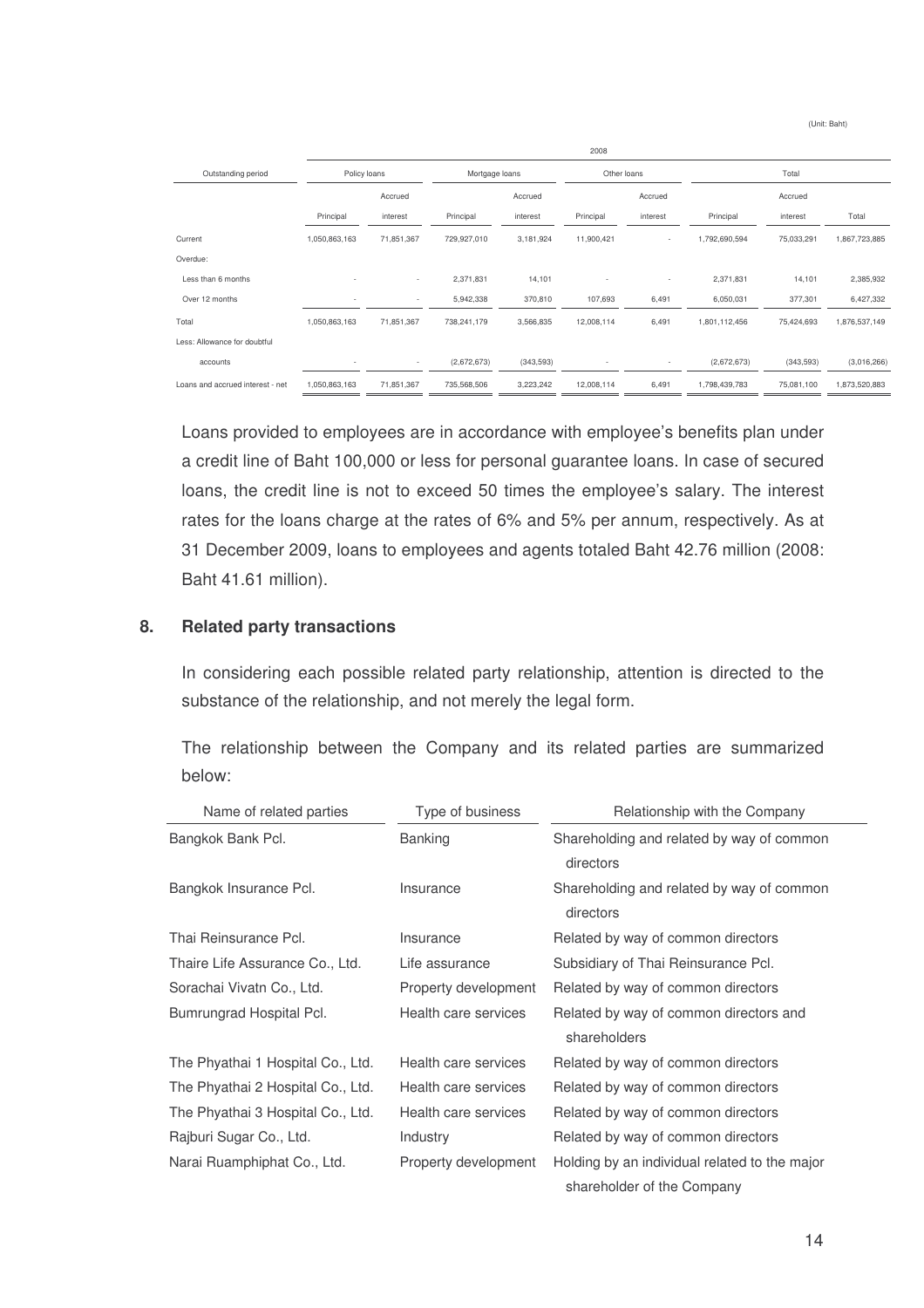| Name of related parties                   | Type of business     | Relationship with the Company                                               |
|-------------------------------------------|----------------------|-----------------------------------------------------------------------------|
| Bangkok Business Building (1987)          | Rental of assets     | Related by way of common directors and                                      |
| Co., Ltd.                                 |                      | shareholders                                                                |
| Royal Cliff Beach Hotel Co., Ltd.         | Tourism & Leisure    | Holding by an individual related to a director of the<br>Company            |
| Tris Corporation Ltd.                     | <b>Services</b>      | Shareholding and related by way of common<br>directors                      |
| Union Textile Industries Pcl.             | Industry             | Related by way of common shareholders                                       |
| Bangkok Mitsubishi UFJ Lease<br>Co., Ltd. | Leasing              | Related by way of common directors                                          |
| Charoen Pokphand Foods Pcl.               | Agriculture          | Related by way of common directors                                          |
| <b>TICON Industrial Connection Pcl.</b>   | Property development | Holding by an individual related to the major<br>shareholder of the Company |
| BBL Asset Management Co., Ltd.            | Asset management     | Related by way of common directors and<br>shareholders                      |
| <b>Bualuang Securities Pcl.</b>           | <b>Securities</b>    | Subsidiary of the major shareholder of the Company                          |
| Khun Panit Panyabordekul                  | Agent                | Related by way of the Company's management                                  |

During the years, the Company had significant business transactions with its related parties. Such transactions, which have been concluded on commercial terms and bases agreed upon in the ordinary course business between the Company and those parties are as follows:

(Unit: Baht)

|                                                                               | 2009          | 2008        | <b>Pricing Policy</b>                                                                                     |
|-------------------------------------------------------------------------------|---------------|-------------|-----------------------------------------------------------------------------------------------------------|
| Premium written                                                               | 3,834,023     | 3,546,384   | Normal commercial terms for<br>underwriting                                                               |
| Premium ceded                                                                 | 2,607,209     | 3,434,101   | Normal commercial terms for<br>reinsurance depending on type<br>of insurance and reinsurance<br>contract  |
| Commission<br>and brokerages                                                  | 1,000,549,011 | 510,111,103 | At a mutually agreed percentage<br>of premium written                                                     |
| Claim payment and<br>diagnose charge                                          | 65,172,611    | 68,358,150  | Normal commercial terms for<br>underwriting                                                               |
| Interest income -<br>deposits at banks,<br>promissory notes<br>and debentures | 35,444,610    | 15,147,090  | Same rates as those offered by<br>financial institutions and related<br>companies to general<br>customers |
| Interest income -<br>mortgage loans                                           | 9,830,711     | 14,995,613  | Same rates as the Company<br>charged to general borrowers<br>who mortgage assets as<br>collateral         |
| Dividend income                                                               | 70,023,966    | 79,840,972  | The declared amount                                                                                       |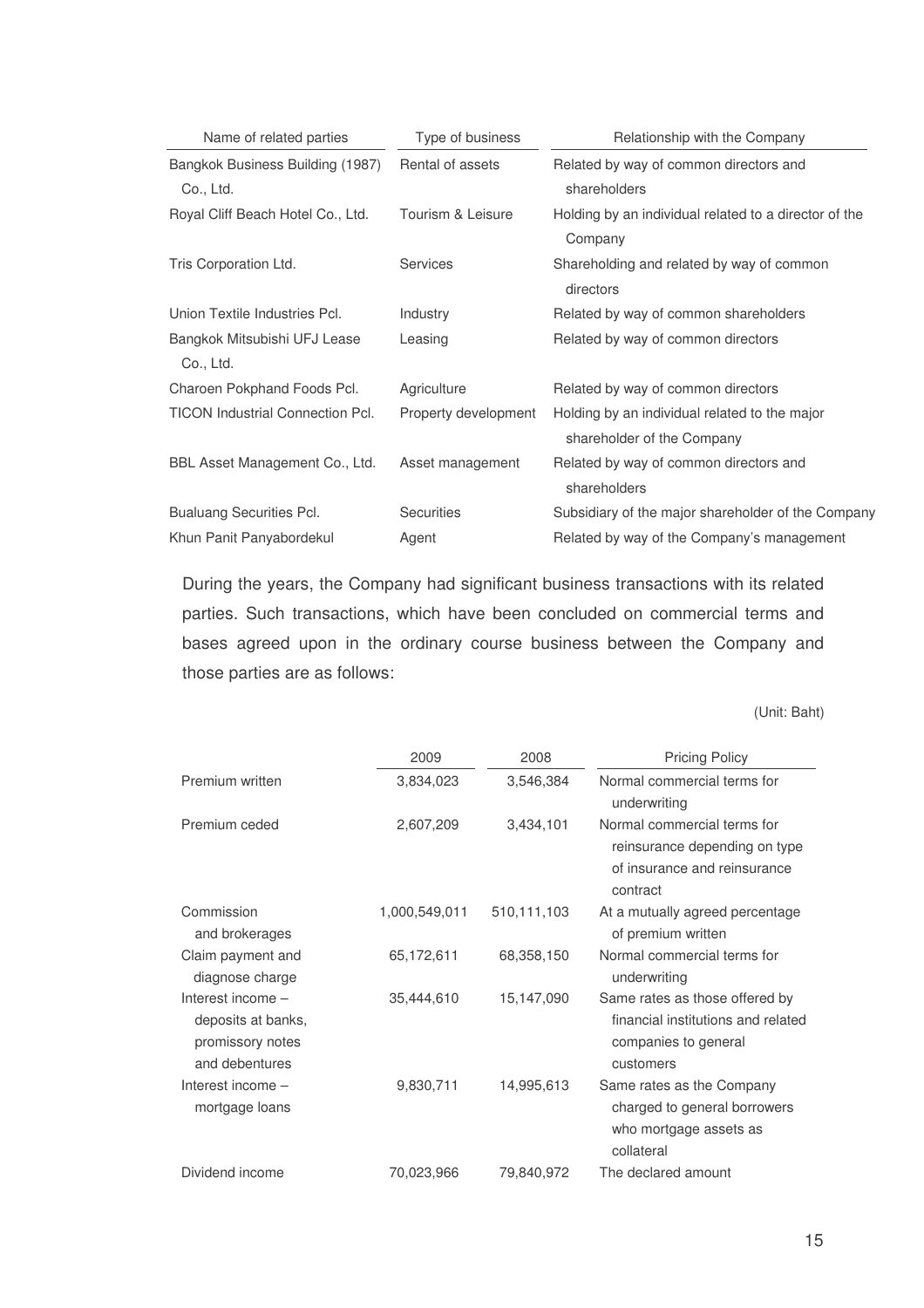(Unit: Baht)

|                                                                                               | 2009       | 2008       | <b>Pricing Policy</b>                                                                                                                                                                                                                                                                                                                                                                                                                                                                                                                                                                                                                      |  |  |  |
|-----------------------------------------------------------------------------------------------|------------|------------|--------------------------------------------------------------------------------------------------------------------------------------------------------------------------------------------------------------------------------------------------------------------------------------------------------------------------------------------------------------------------------------------------------------------------------------------------------------------------------------------------------------------------------------------------------------------------------------------------------------------------------------------|--|--|--|
| Bank charges                                                                                  | 52,481,435 | 45,221,068 | Same rates as those charged by<br>financial institutions and related<br>companies to general<br>customers                                                                                                                                                                                                                                                                                                                                                                                                                                                                                                                                  |  |  |  |
| The expenses incurred<br>in making the offering<br>(including in premium<br>on share capital) | 37,369,600 |            | Same rates as those charged by<br>financial institutions and related<br>companies to general<br>customers                                                                                                                                                                                                                                                                                                                                                                                                                                                                                                                                  |  |  |  |
| Insurance premium                                                                             | 1,342,542  | 1,092,011  | Normal commercial terms<br>for<br>underwriting                                                                                                                                                                                                                                                                                                                                                                                                                                                                                                                                                                                             |  |  |  |
| Building space rental<br>and services                                                         | 71,045,867 | 68,814,283 | Head office building: Rental fee of<br>approximately<br>Baht<br>90<br>per<br>square meter per month and<br>service fee of Baht 20<br>per<br>square meter per month for<br>long-term<br>agreement<br>and<br>approximately Baht 44,<br>Baht<br>138 per square<br>meter<br>per<br>month<br>and<br>service<br>fees<br>approximately Baht 91,<br>Baht<br>307.<br>per square<br>meter<br>per<br>month.<br>Branch office buildings: Rental<br>fees of approximately Baht 100,<br>Baht 150, Baht 188 and Baht<br>315<br>per square meter per<br>month and service fees of<br>approximately Baht 342 and<br>Baht 200 per square meter per<br>month. |  |  |  |

For the years ended 2009 and 2008, the premium generated from the Bancassurance distribution channel represented approximately 43.75% and 33.15% of total net premium written, respectively.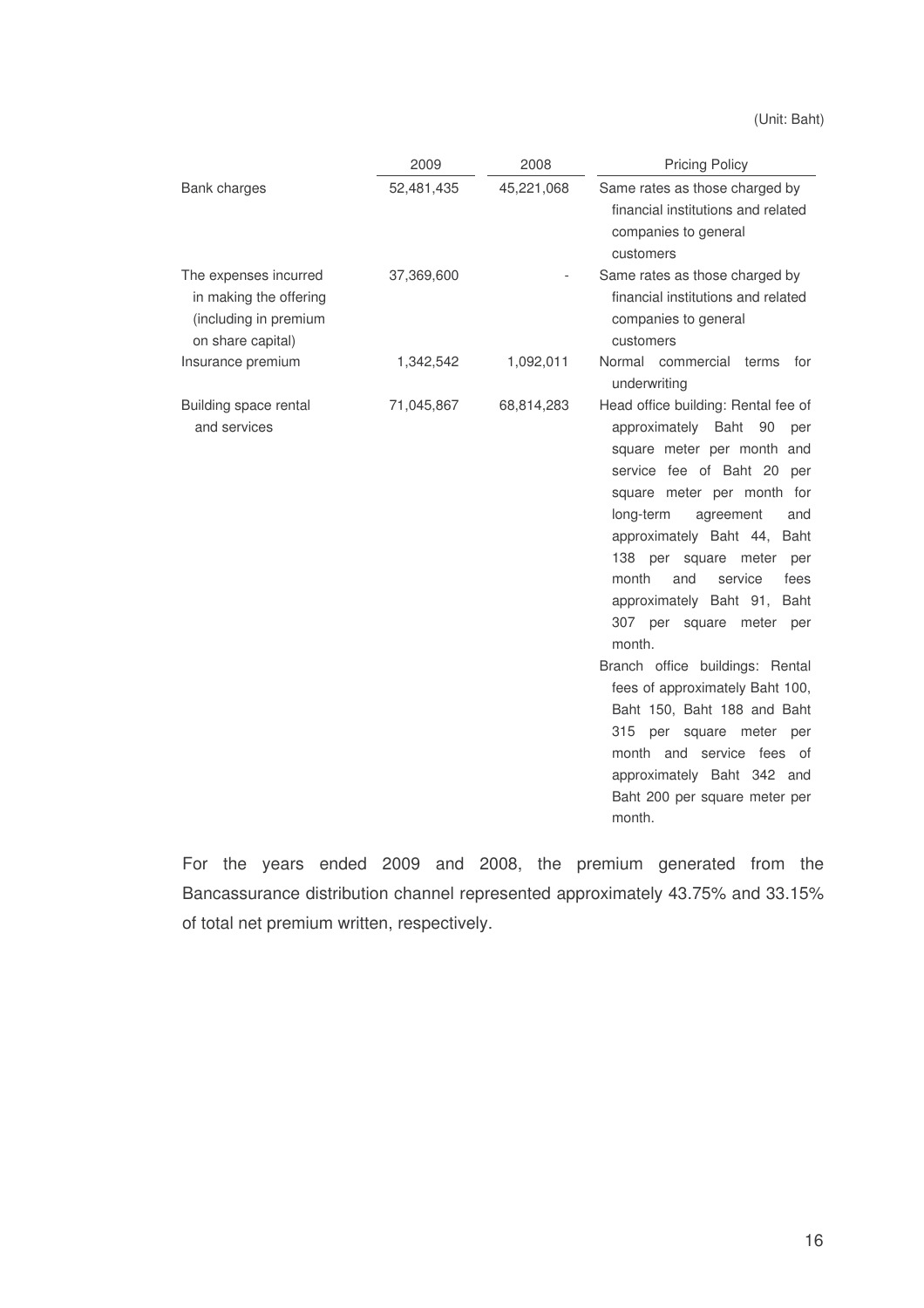As at 31 December 2009 and 2008, The Company had the following significant balances of assets and liabilities with its related parties:

|                                                                      |               |               |             |               |         | (Unit: Baht) |
|----------------------------------------------------------------------|---------------|---------------|-------------|---------------|---------|--------------|
|                                                                      | 2009          |               |             | 2008          |         |              |
|                                                                      | Cost          | Fair value    |             | Cost          |         | Fair value   |
| <b>Investments in listed stocks</b>                                  |               |               |             |               |         |              |
| Bangkok Bank Pcl.                                                    | 275,467,784   |               | 404,250,000 | 291,209,784   |         | 255,300,000  |
| Bangkok Insurance Pcl.                                               | 49,866,522    |               | 108,912,000 | 49,866,522    |         | 84,406,800   |
| Thai Reinsurance Pcl.                                                | 41,677,975    |               | 92,117,792  | 41,677,975    |         | 86,449,005   |
| Bumrungrad Hospital Pcl.                                             | 21,189,853    |               | 72,275,000  | 10,000,000    |         | 42,000,000   |
| TICON Industrial Connection Pcl.                                     | 98,759,042    |               | 63,290,880  | 98,759,043    |         | 37,908,600   |
|                                                                      | 486,961,176   |               | 740,845,672 | 491,513,324   |         | 506,064,405  |
| Investments in non-listed stocks                                     |               |               |             |               |         |              |
| Tris Corporation Ltd.                                                | 1,000,000     |               |             | 1,000,000     |         |              |
| Union Textile Industries Pcl.                                        | 166,700       |               |             |               | 166,700 |              |
| BBL Asset Management Co., Ltd.                                       | 10,000,000    |               |             | 10,000,000    |         |              |
|                                                                      | 11,166,700    |               |             | 11,166,700    |         |              |
| Investments in securities - warrant                                  |               |               |             |               |         |              |
| <b>TICON Industrial Connection Pcl.</b>                              |               |               | 3,252,448   |               |         |              |
| Investments in securities - unit trusts                              |               |               |             |               |         |              |
| Bualuang Thanasanplus Fund                                           | 1,078,921,092 | 1,142,734,625 |             |               |         |              |
| <b>TICON Property Fund</b>                                           | 488,260,554   |               | 490,121,220 | 573,716,382   |         | 561,560,000  |
|                                                                      | 1,567,181,646 | 1,632,855,845 |             | 573,716,382   |         | 561,560,000  |
| Investments in securities - debenture<br>Charoen Pokphand Foods Pcl. | 110,000,000   |               |             | 150,000,000   |         |              |
| Investments in securities - note                                     |               |               |             |               |         |              |
| Bangkok Bank Pcl.                                                    | 5,000,000     |               |             | 500,000,000   |         |              |
|                                                                      |               |               |             |               |         |              |
|                                                                      |               |               |             |               |         | (Unit: Baht) |
|                                                                      |               |               |             | 2009          |         | 2008         |
|                                                                      |               |               |             |               |         |              |
| Deposits at financial institution<br>Bangkok Bank Pcl.               |               |               |             | 1,039,639,970 |         |              |
|                                                                      |               |               |             |               |         | 330,625,505  |
| Mortgage Ioan                                                        |               |               |             |               |         |              |
| Sorachai Vivatn Co., Ltd.                                            |               |               |             | 128,645,874   |         | 156,220,800  |
| Prepaid office rental (including in other assets)                    |               |               |             |               |         |              |
| Narai Ruamphiphat Co., Ltd.                                          |               |               |             | 128,822,494   |         | 140,615,873  |
| Claim payables (including in unpaid policy benefits)                 |               |               |             |               |         |              |
| Bumrungrad Hospital Pcl.                                             |               |               |             | 3,715,348     |         | 3,145,197    |
| The Phyathai 1 Hospital Co., Ltd.                                    |               |               |             | 2,084,270     |         | 2,295,568    |
| The Phyathai 2 Hospital Co., Ltd.                                    |               |               |             | 3,494,984     |         | 3,865,028    |
| The Phyathai 3 Hospital Co., Ltd.                                    |               |               |             | 1,653,957     |         | 2,239,078    |
|                                                                      |               |               |             | 10,948,559    |         | 11,544,871   |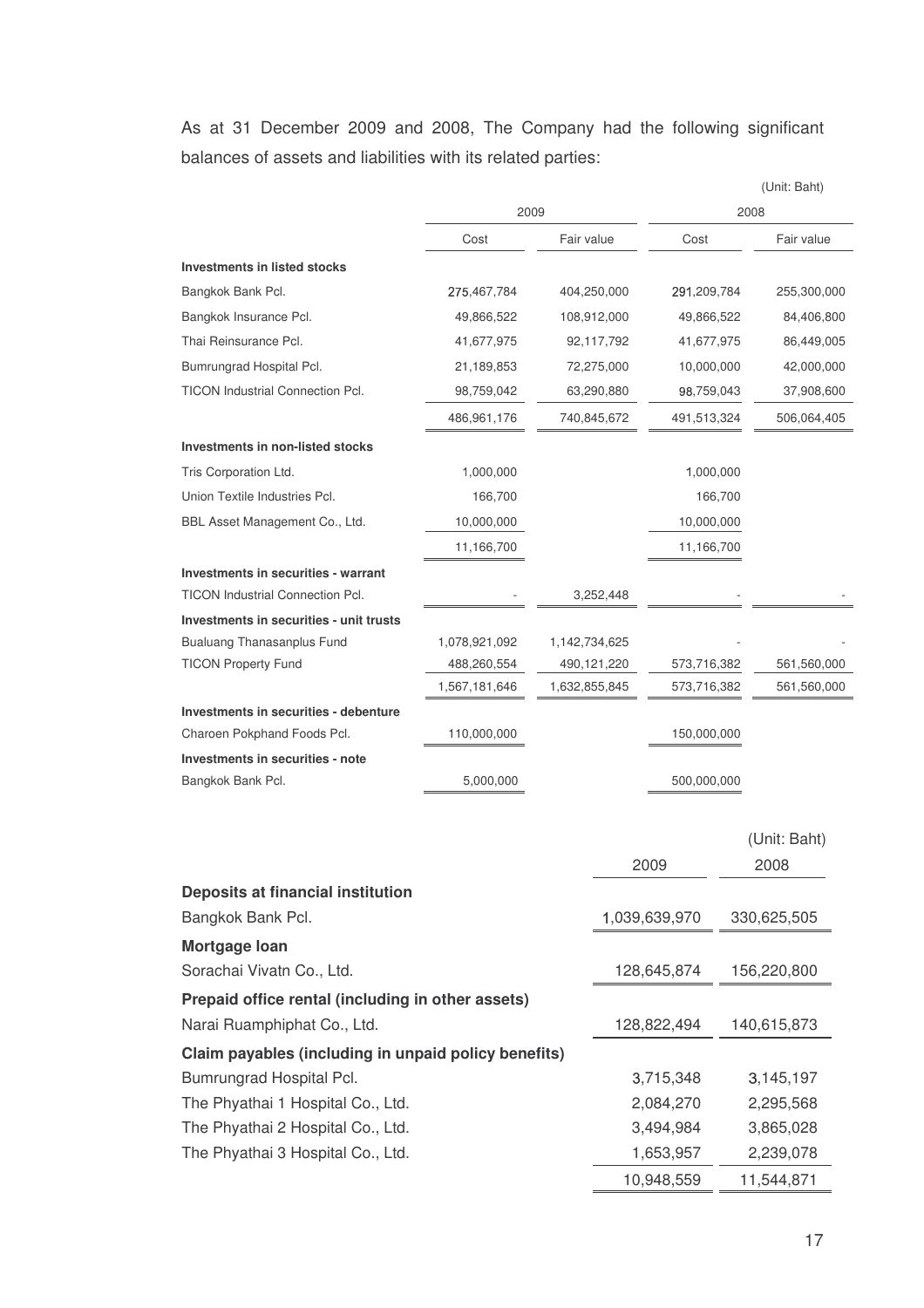|                                                                            |             | (Unit: Baht) |
|----------------------------------------------------------------------------|-------------|--------------|
|                                                                            | 2009        | 2008         |
| Due to reinsurer                                                           |             |              |
| Thaire Life Assurance Co., Ltd.                                            | 864,248     | 2,029,317    |
| Accrued commission and brokerage expenses (including in other liabilities) |             |              |
| Bangkok Bank Pcl.                                                          | 209,796,568 | 90,618,388   |
| Accrued office rental and services charge (including in other liabilities) |             |              |
| Bangkok Insurance Pcl.                                                     | 69,086      | 36,491       |
| Sorachai Vivatn Co., Ltd.                                                  | 128         | 705          |
| Rajburi Sugar Co., Ltd.                                                    | 60,024      | 66,764       |
| Narai Ruamphiphat Co., Ltd.                                                | 62,390      | 66,494       |
| Bangkok Business Building (1987) Co., Ltd.                                 | 62,454      | 62,337       |
| Bumrungrad Hospital Pcl.                                                   | 184,835     | 346,143      |
| The Phayathai 1 Hospital Co., Ltd.                                         | 10,800      | 89,100       |
| The Phayathai 2 Hospital Co., Ltd.                                         | 73,080      | 81,200       |
| The Phayathai 3 Hospital Co., Ltd.                                         | 40,930      | 266,340      |
|                                                                            | 563,727     | 1,015,574    |

## **Directors and management's remuneration**

In 2009 the Company paid meeting allowances, bonuses, contributions to the provident fund and others to their directors and management totaling Baht 46.20 million (2008: Baht 44.38 million).

In addition, the Company has allocated 20 warrants to its employees without charge. The details of the warrants are presented in Note 18 to the financial statements.

# **9. Cash and cash equivalents**

|                                                   |               | (Unit: Baht)    |
|---------------------------------------------------|---------------|-----------------|
|                                                   | 2009          | 2008            |
| Cash                                              | 4,882,043     | 2,485,737       |
| Deposits at banks with no fixed maturity date     | 888,182,809   | 359,153,902     |
| Deposits at banks with fixed maturity date and    |               |                 |
| negotiable certificates of deposits               | 825,000,000   | 2,020,000,000   |
| Total cash and deposits at financial institutions | 1,718,064,852 | 2,381,639,639   |
| Less: Deposits at financial institutions          |               |                 |
| with maturity of more than 3 months               | (705,000,000) | (2,000,000,000) |
| Short-term investment with original maturity      |               |                 |
| within 3 months                                   | 8,380,741,224 | 280,000,000     |
| Cash and cash equivalents                         | 9.393.806.076 | 661.639.639     |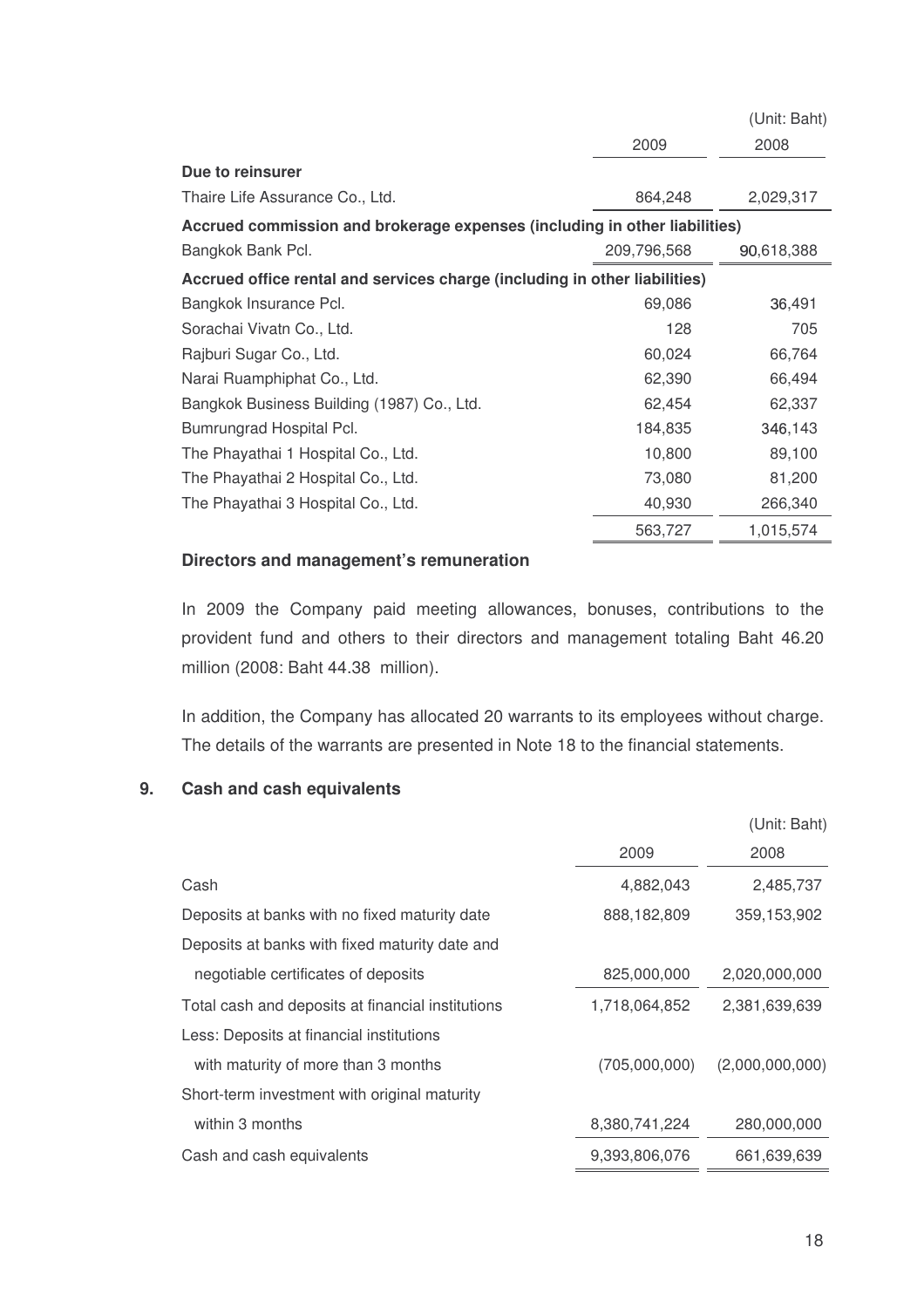## **10. Property, buildings and equipment**

|                           | Furniture and            |                  |             |              |               |              |                |
|---------------------------|--------------------------|------------------|-------------|--------------|---------------|--------------|----------------|
|                           |                          | <b>Buildings</b> |             | fixtures and |               |              |                |
|                           |                          | and buildings    |             | office       |               | Construction |                |
|                           | Land                     | improvements     | Condominium | equipment    | Vehicles      | in progress  | Total          |
| Cost:                     |                          |                  |             |              |               |              |                |
| 31 December 2008          | 77,676,800               | 284,982,778      | 36,632,960  | 323,267,181  | 34,787,405    | 1,903,802    | 759,250,926    |
| Purchases                 |                          | 17,803,317       |             | 41,064,239   | 2,245,000     | 6,122,500    | 67,235,056     |
| Disposals/written-off     | (350,000)                | (2,801,825)      |             | (6,089,782)  | (6, 269, 840) |              | (15,511,447)   |
| Transfer in (out)         |                          | 6,726,302        |             | 1,265,000    |               | (7,991,302)  |                |
| 31 December 2009          | 77,326,800               | 306,710,572      | 36,632,960  | 359,506,638  | 30,762,565    | 35,000       | 810,974,535    |
| Accumulated depreciation: |                          |                  |             |              |               |              |                |
| 31 December 2008          |                          | 172,032,677      | 9,464,351   | 232,873,513  | 20,272,242    |              | 434,642,783    |
| Depreciation for the year |                          | 18,364,603       | 1,831,648   | 32,646,913   | 4,454,719     |              | 57,297,883     |
| Depreciation - disposals/ |                          |                  |             |              |               |              |                |
| written-off               | $\overline{a}$           | (2,798,772)      |             | (6,045,253)  | (6, 269, 790) |              | (15, 113, 815) |
| 31 December 2009          | $\overline{\phantom{a}}$ | 187,598,508      | 11,295,999  | 259,475,173  | 18,457,171    |              | 476,826,851    |
| Net book value:           |                          |                  |             |              |               |              |                |
| 31 December 2008          | 77,676,800               | 112,950,101      | 27,168,609  | 90,393,668   | 14,515,163    | 1,903,802    | 324,608,143    |
| 31 December 2009          | 77,326,800               | 119,112,064      | 25,336,961  | 100,031,465  | 12,305,394    | 35,000       | 334, 147, 684  |

**Depreciation charged in income statements for the year**

2008 48,200,693

2009 57,297,883

As at 31 December 2009, certain of the buildings and equipment items of the Company have been fully depreciated but are still in use. The cost before deducting accumulated depreciation of those assets amounted to Baht 272.06 million (2008: Baht 240.94 million).

#### **11. Premium due and uncollected**

As at 31 December 2009 and 2008, the balances of premium due and uncollected are classified in relation to the grace period granted on the condition of the policy, as follows:

|                                   |               | (Unit: Baht)  |
|-----------------------------------|---------------|---------------|
|                                   | 2009          | 2008          |
| Grace period not exceeded         | 1,099,993,818 | 1,107,533,488 |
| Grace period exceeded             | 35,279,182    | 13,342,113    |
| Total premium due and uncollected | 1,135,273,000 | 1,120,875,601 |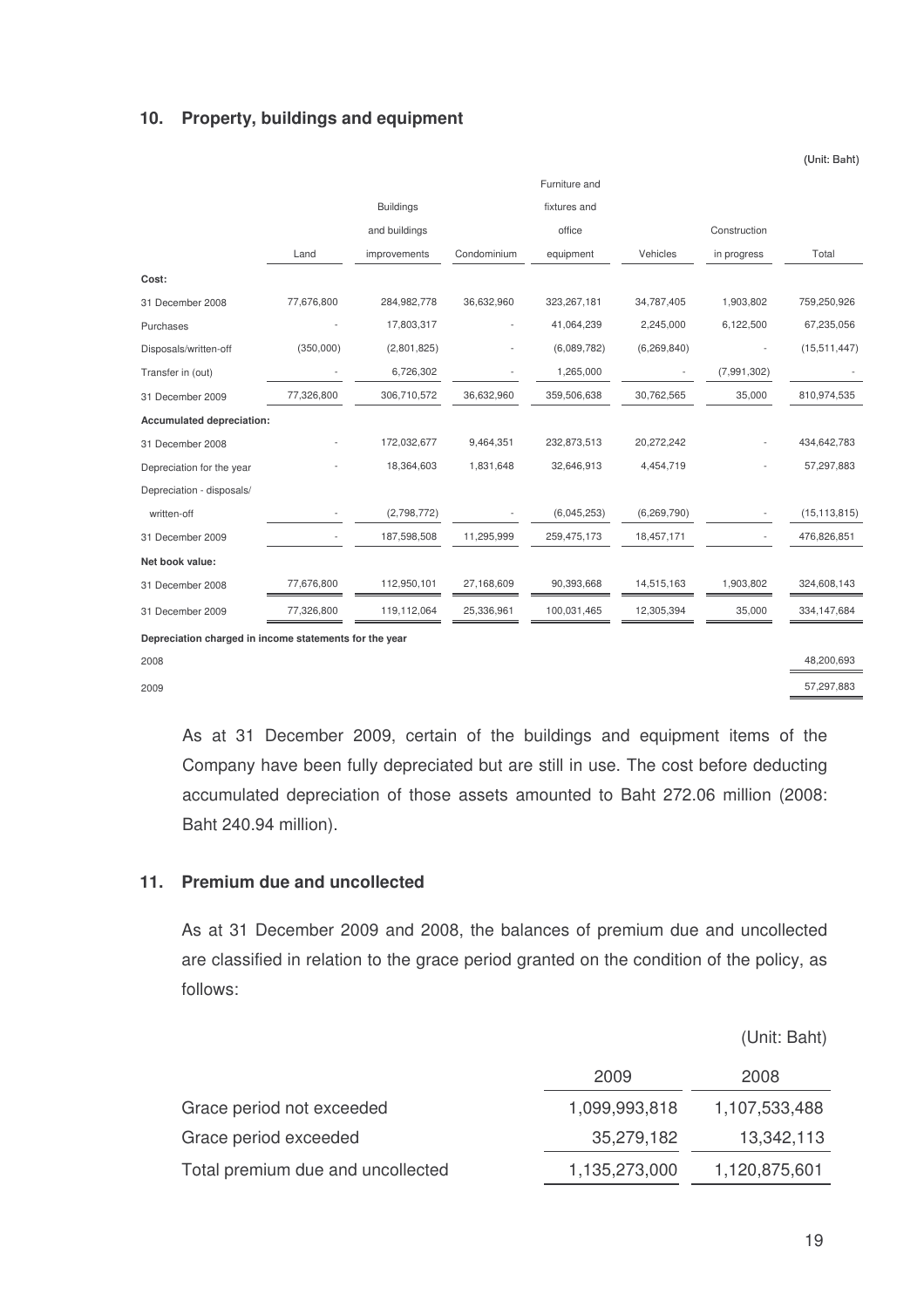# **12. Intangible assets**

(Unit: Baht)

|                                                        | System      |             |            |  |  |
|--------------------------------------------------------|-------------|-------------|------------|--|--|
|                                                        | development |             |            |  |  |
|                                                        | Software    | in progress | Total      |  |  |
| Cost                                                   |             |             |            |  |  |
| 31 December 2008                                       | 38,348,671  | 187,250     | 38,535,921 |  |  |
| Increase                                               | 1,145,277   | 861,728     | 2,007,005  |  |  |
| Transfer in (out)                                      | 299,600     | (299, 600)  |            |  |  |
| 31 December 2009                                       | 39,793,548  | 749,378     | 40,542,926 |  |  |
| <b>Accumulated amortisation</b>                        |             |             |            |  |  |
| 31 December 2008                                       | 17,426,826  |             | 17,426,826 |  |  |
| Amortisation charged for the year                      | 5,297,354   |             | 5,297,354  |  |  |
| 31 December 2009                                       | 22,724,180  |             | 22,724,180 |  |  |
| <b>Net book value</b>                                  |             |             |            |  |  |
| 31 December 2008                                       | 20,921,845  | 187,250     | 21,109,095 |  |  |
| 31 December 2009                                       | 17,069,368  | 749,378     | 17,818,746 |  |  |
| Amortisation charged in income statements for the year |             |             |            |  |  |
| 2008                                                   |             |             | 3,307,012  |  |  |
| 2009                                                   |             |             | 5,297,354  |  |  |
|                                                        |             |             |            |  |  |

# **13 Other assets**

|                                               |               | (Unit: Baht) |
|-----------------------------------------------|---------------|--------------|
|                                               | 2009          | 2008         |
| Prepaid rental expenses                       | 128,822,493   | 140,615,873  |
| Accounts receivable from sales of investments | 4,909,350     | 7,234,646    |
| Prepaid expenses                              | 25,290,230    | 20,340,516   |
| <b>Deposits</b>                               | 16,827,141    | 19,032,376   |
| <b>Others</b>                                 | 9,302,534     | 18,019,775   |
| Total                                         | 185, 151, 748 | 205,243,186  |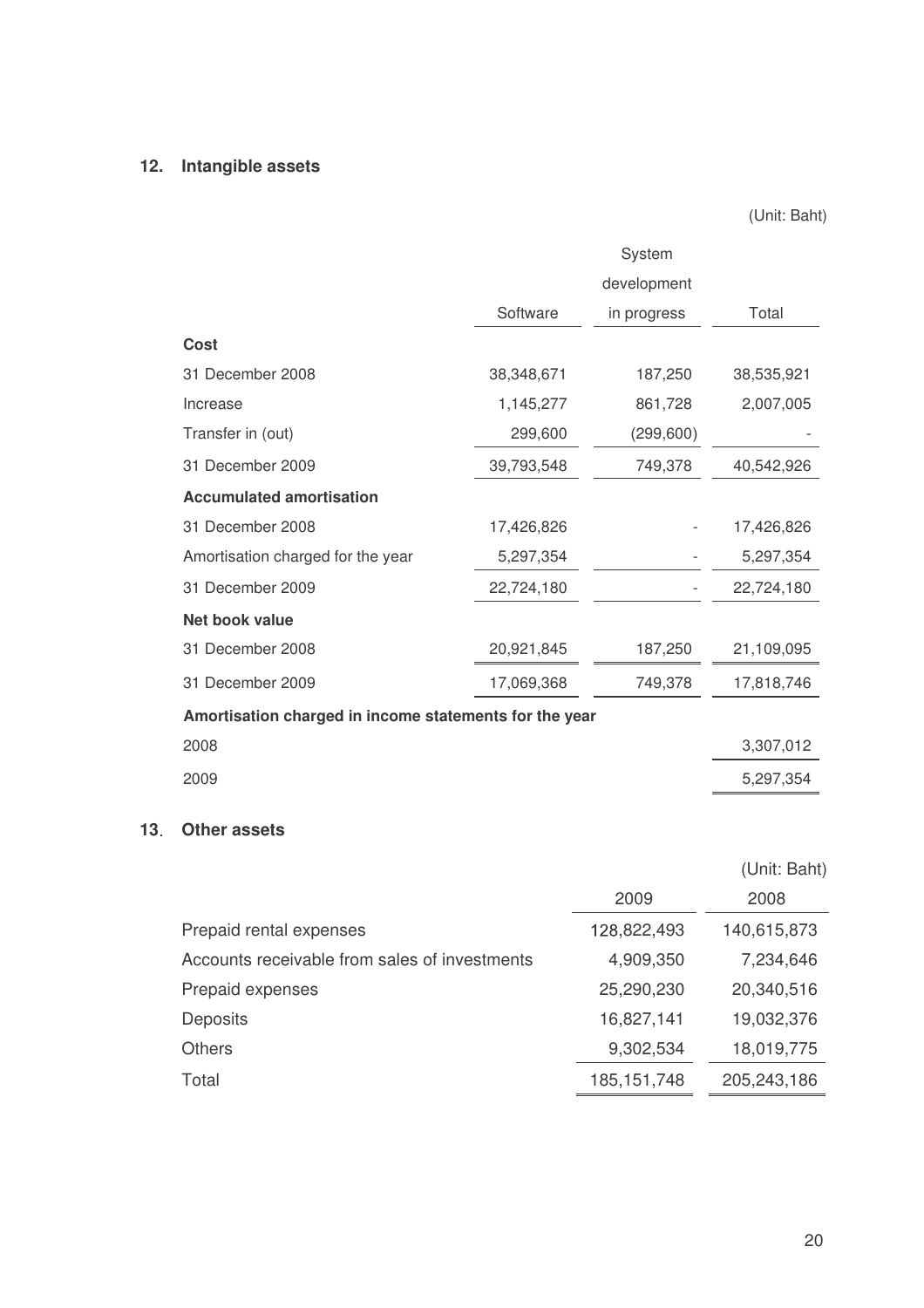# **14. Other liabilities**

|                                                   |               | (Unit: Baht) |
|---------------------------------------------------|---------------|--------------|
|                                                   | 2009          | 2008         |
| Accrued commission expenses                       | 548,414,192   | 403,511,371  |
| Accrued expenses                                  | 286,264,491   | 132,441,605  |
| Withholding tax payable                           | 31,589,219    | 25,322,248   |
| Premium received for policies not yet approved    | 82,233,741    | 53,248,871   |
| Amounts received awaiting transfer                | 83,861,356    | 78,764,294   |
| Unpaid benefits to life policies exempted premium | 86,317,389    | 80,818,346   |
| Forward contracts payables                        | 15,354,900    | 26,575,250   |
| <b>Others</b>                                     | 48,953,522    | 46,412,663   |
| Total                                             | 1,182,988,810 | 847,094,648  |

#### **15. Assets pledged with registrar**

As at 31 December 2009 and 2008, the following assets have been pledged with the Registrar of the Office of Insurance Commission in accordance with the Life Assurance Act.

(Unit: Baht)

|                       | 2009       | 2008       |
|-----------------------|------------|------------|
| State enterprise bond | 20,000,000 | 20,000,000 |

#### **16. Assets reserved with registrar**

As at 31 December 2009 and 2008, the following assets have been pledged as life assurance policy reserve with the Registrar of the Office of Insurance Commission in accordance with the related section of the Life Assurance Act.

(Unit: Baht)

|                        | 2009           | 2008          |
|------------------------|----------------|---------------|
| Government bonds       | 4,516,546,937  | 3,605,788,757 |
| State enterprise bonds | 5,950,251,426  | 4,854,511,383 |
| Total                  | 10,466,798,363 | 8,460,300,140 |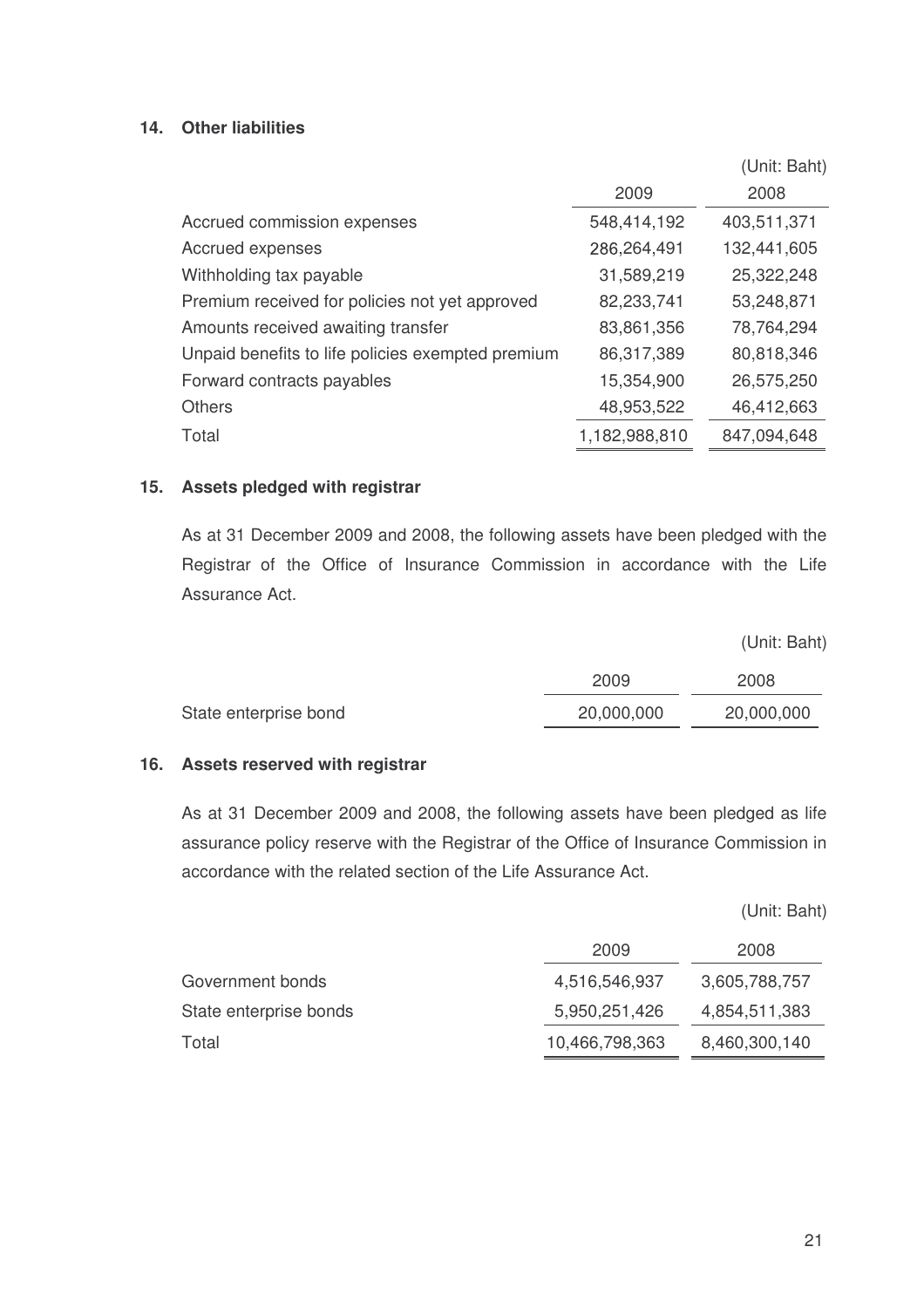# **17. Share capital**

On 14 September 2009, the Company issued an initial public offering of 200 million ordinary shares at the price of Baht 13.50 per share. Total proceed from the Company's newly share offering was Baht 2,700 million, with a share premium of Baht 2,424.82 million, net of related expenses incurred in making the offering. The Company registered the change in its paid-up share capital to be Baht 1,200 million with the Ministry of Commerce on 22 September 2009.

#### **18. Warrants**

On 23 November 2008, Extraordinary General Meeting No. 2 of the Company's shareholders passed a resolution approving the issuance of 20 million registered and non-transferrable warrants to subscribe to the Company's ordinary shares, to be allotted to employees as follow:

| Approved by                      | Allocated warrants  | Unallocated warrants |
|----------------------------------|---------------------|----------------------|
| The Executive Board of Directors | 11.50 million units | 8.50 million units   |
| of the Company, on 29 May 2009   |                     |                      |
| the Board of Directors of        | 1.35 million units  | 7.15 million units   |
| the Company, on 14 August 2009   |                     |                      |

These warrants expire 5 years from the issue date or on the termination date of employment, if earlier. The exercise ratio is 1 warrant to 1 new ordinary share and the exercise price is the public offering price.

#### **19. Statutory reserve**

Pursuant to Section 116 of the Public Limited Companies Act B.E. 2535, the Company is required to set aside to a statutory reserve at least 5% of its net income after deducting accumulated deficit brought forward (if any), until the reserve reaches 10% of the registered capital. The statutory reserve is not available for dividend distribution.

In 2009, the Company transferred net income amounting to Baht 44.9 million (2008: Baht 37.6 million) to the statutory reserve.

#### **20. Basic earnings per share**

Basic earnings per share is calculated by dividing the net income for the year by the weighted average number of ordinary shares in issue during the year.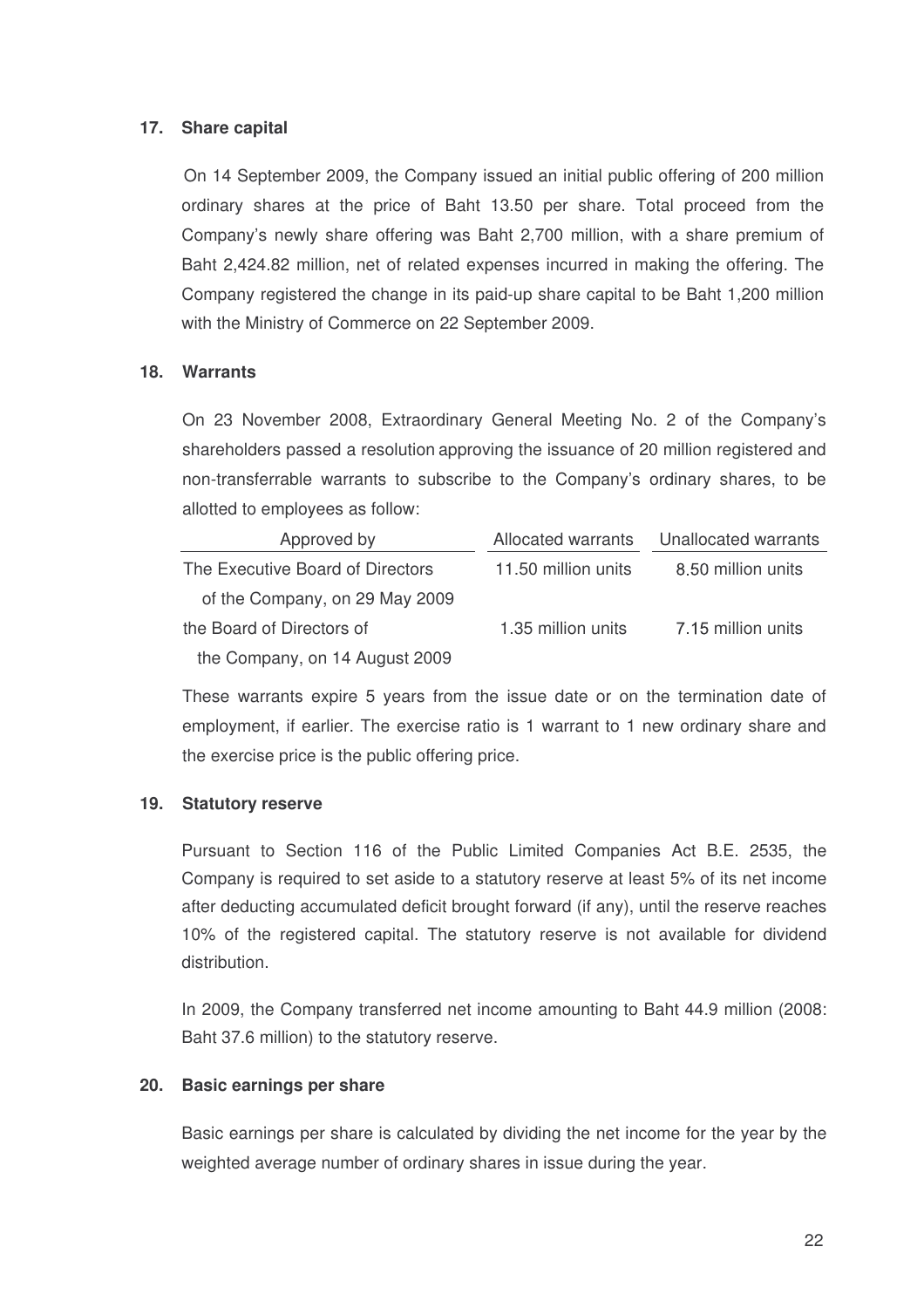# **21. Contingent liabilities**

As at 31 December 2009, the Company has been sued for damaged totaling approximately Baht 25.83 million (2008: Baht 21.86 million) as insurer. The outcomes of these causes have not yet been finalised

# **22. Financial information by segment**

The Company's operations involve a single industry segment in life insurance and are carried on in the single geographic area in Thailand. As a result, all of the revenues, operating profits and assets as reflected in these financial statements pertain to the aforementioned industry segment and geographic area.

#### **23. Provident fund**

The Company and its employees jointly established a provident fund in accordance with the Provident Fund Act. B.E. 2530. Such fund is monthly contributed to both by the employees at rates ranging from 5% to 8% of their basic salaries and the Company at rates ranging from 5% to 8% of the employees' basic salaries, based on length of service. The fund will be paid to the employees upon termination in accordance with the rules of fund. During 2009, a total of Baht 21.69 million (2008: Baht 19.34 million) has been contributed to the fund and recorded as expenses by the Company.

#### **24. Dividends paid**

On 17 April 2009, the Annual General Meeting of the shareholders approved the payment of dividend of Baht 0.20 per share to the Company's shareholders, a total of Baht 200 million. However, the Office of Insurance Commission approved a dividend payment of Baht 0.135 per share, or a total of Baht 135 million. On 15 July 2009, the Company already made the dividend payment.

On 11 November 2009, the Board of Directors of the Company approved the payment of dividend of Baht 0.15 per share to the Company's shareholders, a total of Baht 180 million with the approval of the Office of Insurance Commission. On 11 December 2009, the Company already made the dividend payment.

The Company paid an accrued interim dividend of Baht 1,000 million to the shareholders on 3 April 2008. Such interim dividend was approved by resolution of the meeting of the Board of Directors held on 18 December 2007.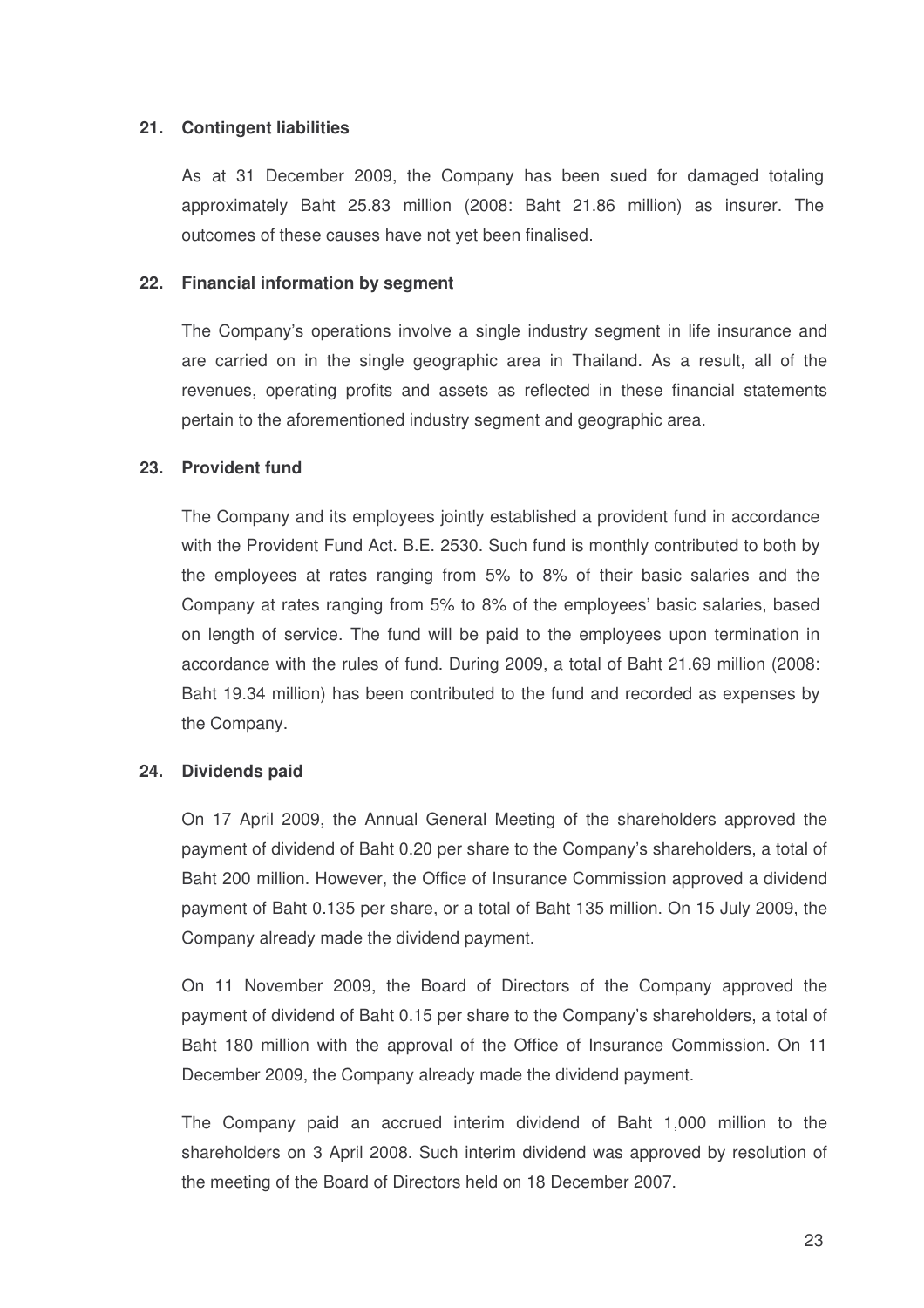#### **25. Commitments**

The Company has entered into several lease agreements in respect of the lease of office building space, motor vehicles and equipments. The terms of the agreements are generally between 3 and 24 years for lease of building space and are generally between 1 and 5 years for lease of motor vehicles and equipments. Operating lease agreements can not be cancelled.

As at 31 December 2009, the Company has outstanding commitments as follows:

Unit: Million Baht

|                            | Pay within                                |       |       |        |  |  |
|----------------------------|-------------------------------------------|-------|-------|--------|--|--|
|                            | Total<br>1 - 5 years<br>5 years<br>1 year |       |       |        |  |  |
| Operating lease agreements | 28.87                                     | 25.60 | 5.64  | 60.11  |  |  |
| Services agreements        | 33.17                                     | 41.05 | 18.78 | 93.00  |  |  |
| Total                      | 62.04                                     | 66.65 | 24.42 | 153.11 |  |  |

As at 31 December 2008, the Company has outstanding commitments as follows:

Unit: Million Baht

|                            | Pay within                                |       |       |        |  |  |
|----------------------------|-------------------------------------------|-------|-------|--------|--|--|
|                            | Total<br>1 - 5 years<br>5 years<br>1 year |       |       |        |  |  |
| Operating lease agreements | 23.81                                     | 29.45 | 6.65  | 59.91  |  |  |
| Services agreements        | 28.98                                     | 48.63 | 21.94 | 99.55  |  |  |
| Total                      | 52.79                                     | 78.08 | 28.59 | 159.46 |  |  |

#### **26. Financial instruments**

#### **26.1 Financial risk management**

The Company's financial instruments, as defined under Thai Accounting Standard No.32 "Financial Instruments: Presentation", principally comprise cash and deposits at financial institutions, investments in securities, loans, premium due and uncollected, accrued investment income, unpaid policy benefit, amounts due to reinsurers. The financial risks associated with these financial instruments and how they are managed is described below.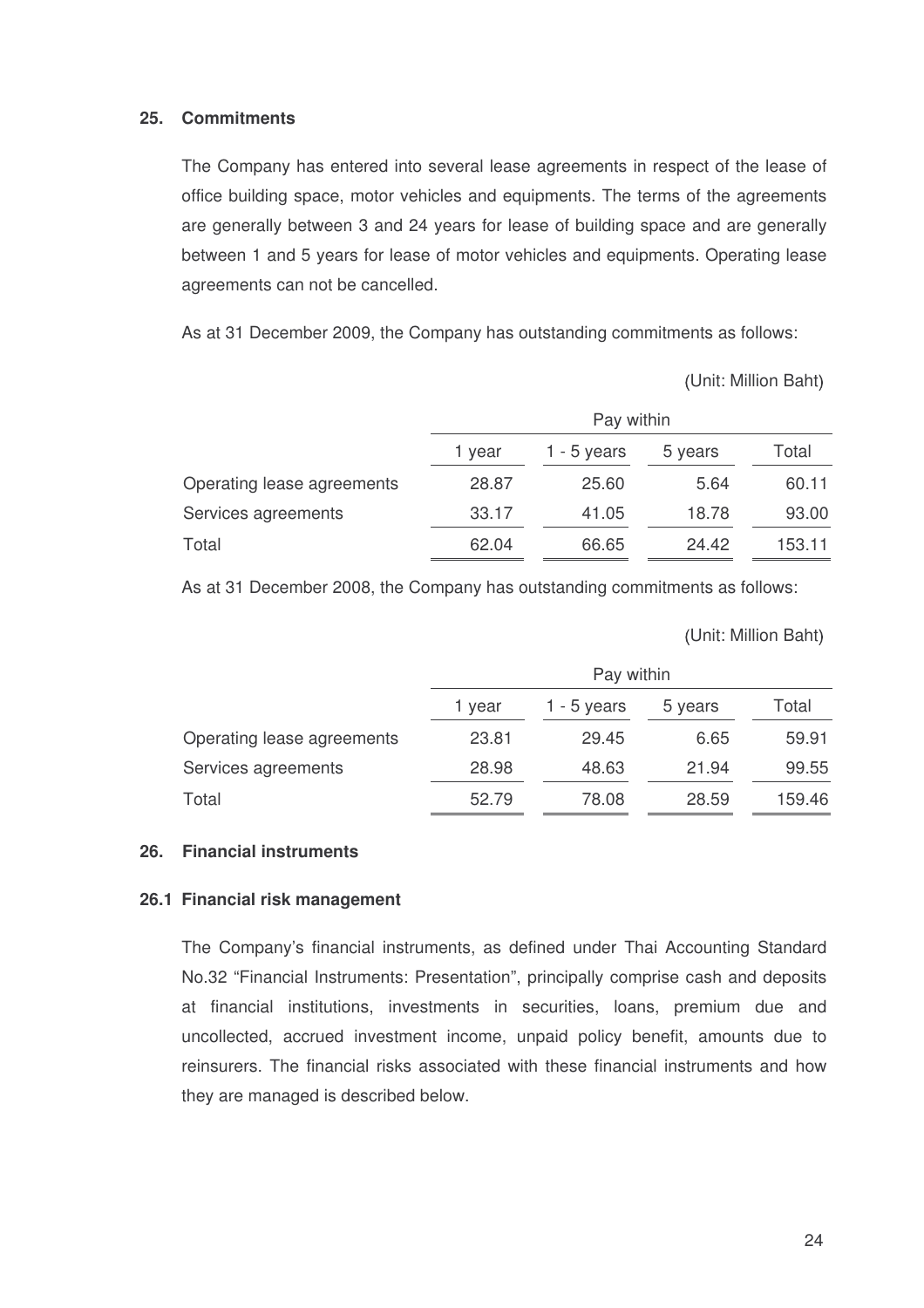#### **Credit risk**

Concentrations of the credit risk with respect to loans and premiums due and uncollected are insignificant due to the large number of customers comprising the customer base and their dispersion across different industries and geographic regions in Thailand. The maximum exposure to credit risk is the book value of assets as presented in balance sheet.

There is insignificant risk from policy loans since the sum that the Company has lent to insured parties is less than cash value of their policies with the Company. The maximum value of the risk arising from secured loans is the amount of the loan less the value which the Company is able to derive from the assets placed as collateral.

#### **Interest rate risk**

The Company's exposure to interest rate risk relates primarily to its deposits at financial institutions, investments in securities and loans. However, since most of the Company's financial assets bear fixed interest rates which are close to the market rate, the Company does not use derivatives to manage its interest rate risk.

Significant financial assets as at 31 December 2009 classified by type of interest rates are summarized in the table below.

(Unit: Baht)

|                                    | Balance as at 31 December 2009 |                        |                     |  |  |
|------------------------------------|--------------------------------|------------------------|---------------------|--|--|
|                                    | No interest                    | Floating interest rate | Fixed interest rate |  |  |
| Deposits at financial institutions | 326,599,705                    | 566,465,147            | 825,000,000         |  |  |
| Investments in securities - net    |                                |                        |                     |  |  |
| <b>Bonds</b>                       |                                |                        | 42,951,296,082      |  |  |
| <b>Notes</b>                       |                                |                        | 4,695,637,979       |  |  |
| <b>Debentures</b>                  |                                |                        | 7,763,767,603       |  |  |
| Loans - net                        |                                | 34,228,752             | 1,869,852,013       |  |  |
| Total                              | 326,599,705                    | 600,693,899            | 58,105,553,677      |  |  |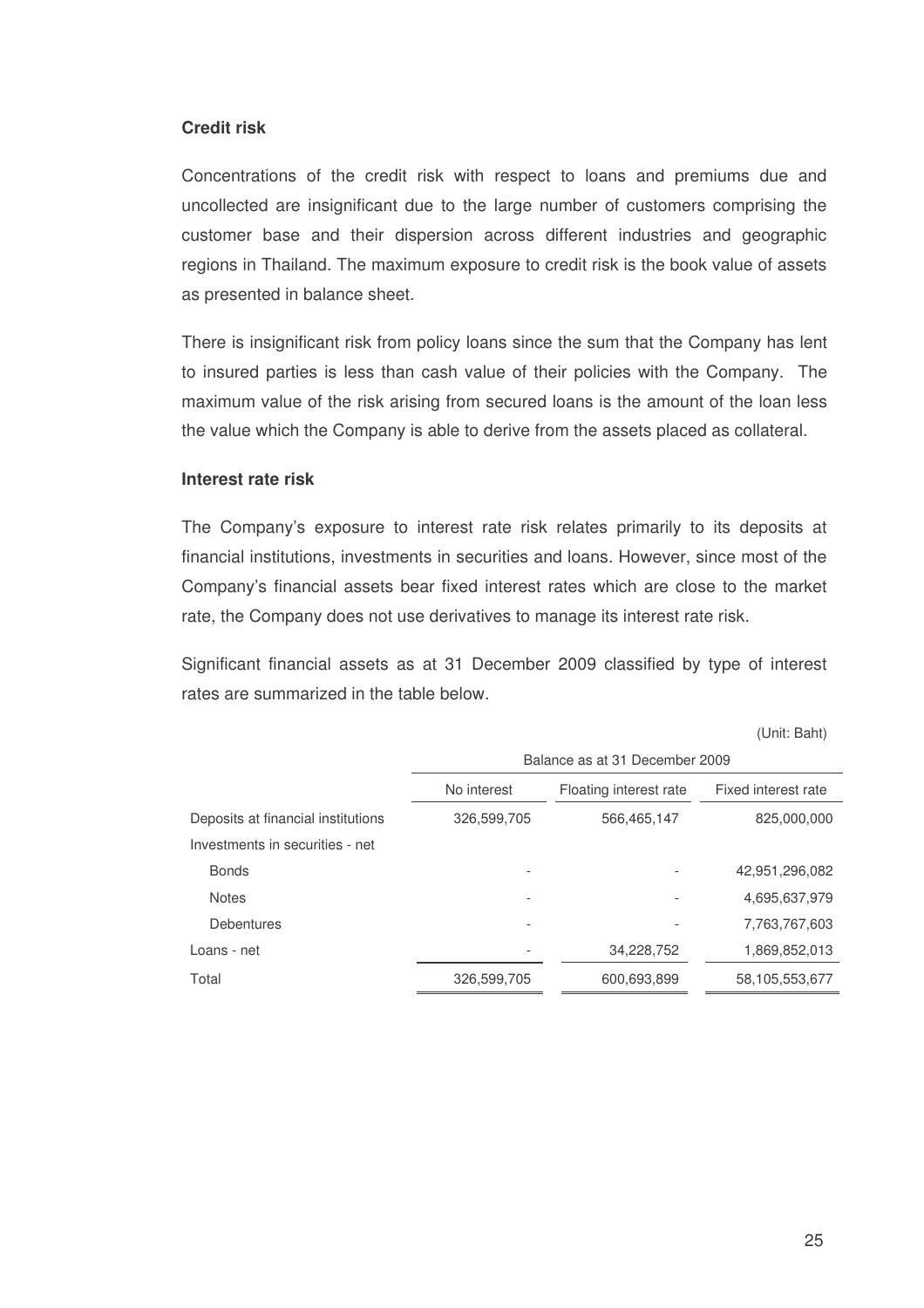Financial assets that carry fixed interest rates further classified based on the maturity date, or the repricing date if this occurs before the maturity date.

|                                    |                |                          |                |                | (Unit: Baht)  |
|------------------------------------|----------------|--------------------------|----------------|----------------|---------------|
|                                    | Within         |                          |                |                | Average       |
|                                    | 1 year         | $1 - 5$ years            | Over 5 years   | Total          | interest rate |
|                                    |                |                          |                |                | $(\%$ p.a.)   |
| Deposits at financial institutions | 525,000,000    | $\overline{\phantom{a}}$ | 300,000,000    | 825,000,000    | 3.28          |
| Investments in securities - net    |                |                          |                |                |               |
| <b>Bonds</b>                       | 6,752,476,872  | 6,907,146,636            | 29,291,672,574 | 42,951,296,082 | 5.22          |
| <b>Notes</b>                       | 2,750,637,979  | 395,000,000              | 1,550,000,000  | 4,695,637,979  | 3.03          |
| <b>Debentures</b>                  | 348,040,286    | 2,190,241,419            | 5,225,485,898  | 7,763,767,603  | 5.73          |
| Loans - net                        | 899,632        | 16,107,163               | 1,852,845,218  | 1,869,852,013  | $6.86 - 8.00$ |
| Total                              | 10,377,054,769 | 9,508,495,218            | 38,220,003,690 | 58,105,553,677 |               |

# **Foreign currency risk**

The Company's significant exposure to foreign currency risk is in respect of its investments in bonds and unit trusts which are denominated in foreign currencies and reinsurance with foreign reinsurers. The Company utilises forward exchange contracts to manage the risk.

As at 31 December 2009, the balances of financial assets denominated in foreign currencies are summarised below.

|                  |                  | Average exchange rate              |
|------------------|------------------|------------------------------------|
| Foreign currency | Financial assets | as at 31 December 2009             |
|                  | (Million)        | (Baht per 1 foreign currency unit) |
| US dollar        | 64.50            | 33.22                              |

Foreign exchange contracts outstanding at 31 December 2009 are summarized below.

| Foreign currency | Bought amount | Contractual exchange rate bought   |
|------------------|---------------|------------------------------------|
|                  | (Million)     | (Baht per 1 foreign currency unit) |
| US dollar        | 64.50         | $33.27 - 41.00$                    |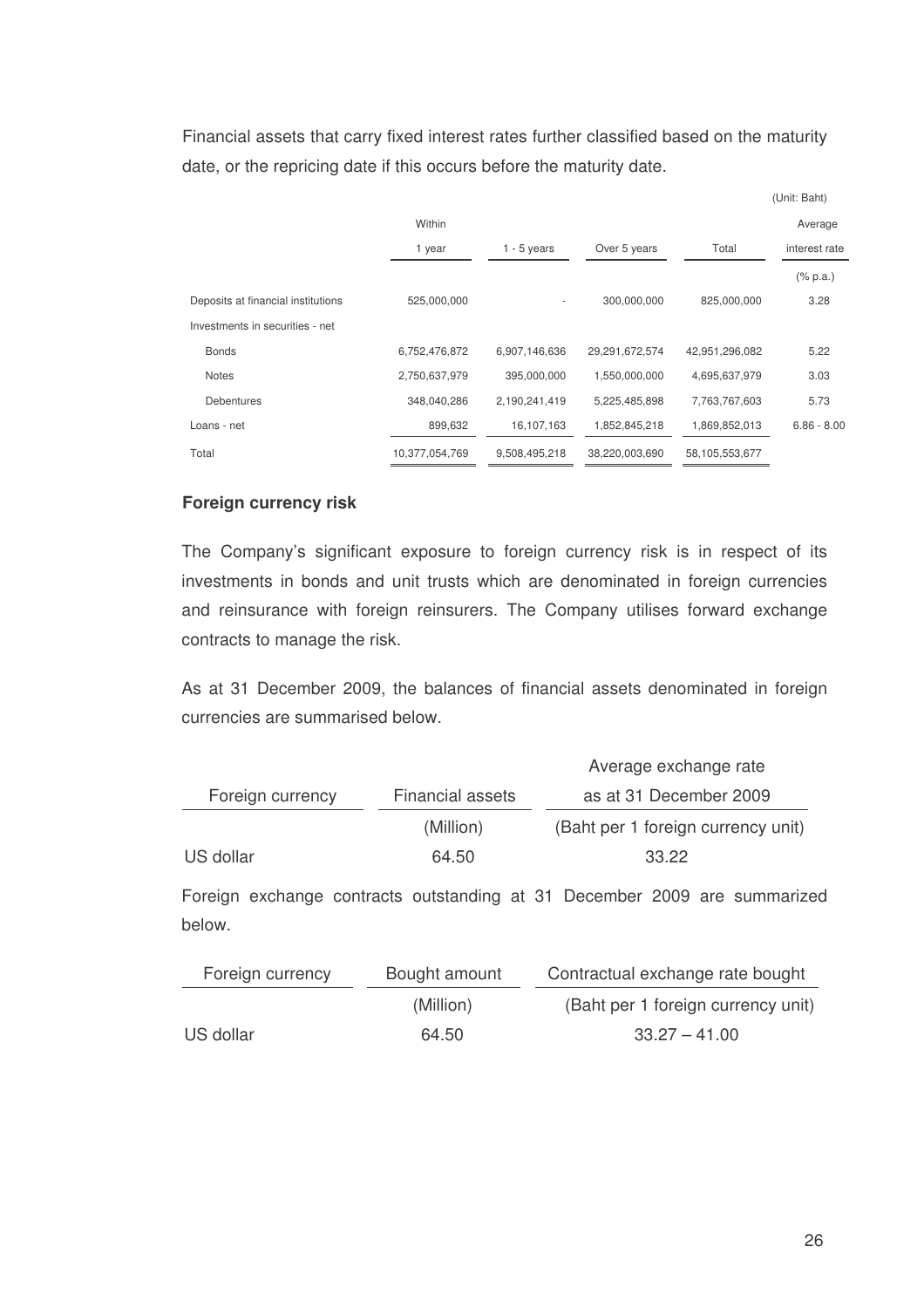# **26.2 Fair value**

A fair value is the amount for which an asset can be exchanged or a liability settled between knowledgeable, willing parties in an arm's length transaction. The fair value is determined by depending on the nature of the instrument.

The fair value is determined by reference to the market price of the financial instrument or by using an appropriate valuation technique, depending on the nature of the instrument.

The following methods and assumptions were used by the Company in estimating the fair values of financial instruments:

#### **Investments in securities**

The fair values of listed securities are based on their quoted market prices.

The fair values of other securities cannot be properly calculated, and therefore no disclosure is made.

The fair values of deposits at financial institutions, bonds, debentures and notes with maturity periods of less than 90 days are based on their carrying values. For those with maturity periods longer than 90 days, fair values are estimated using a discounted cash flow analysis based on the current interest rate and the remaining period to maturity.

The fair value of debt securities in the form of embedded derivatives are based on the calculations made by the issuers.

#### **Policy loans**

The fair value of policy loan is based on the amount presented in the balance sheet.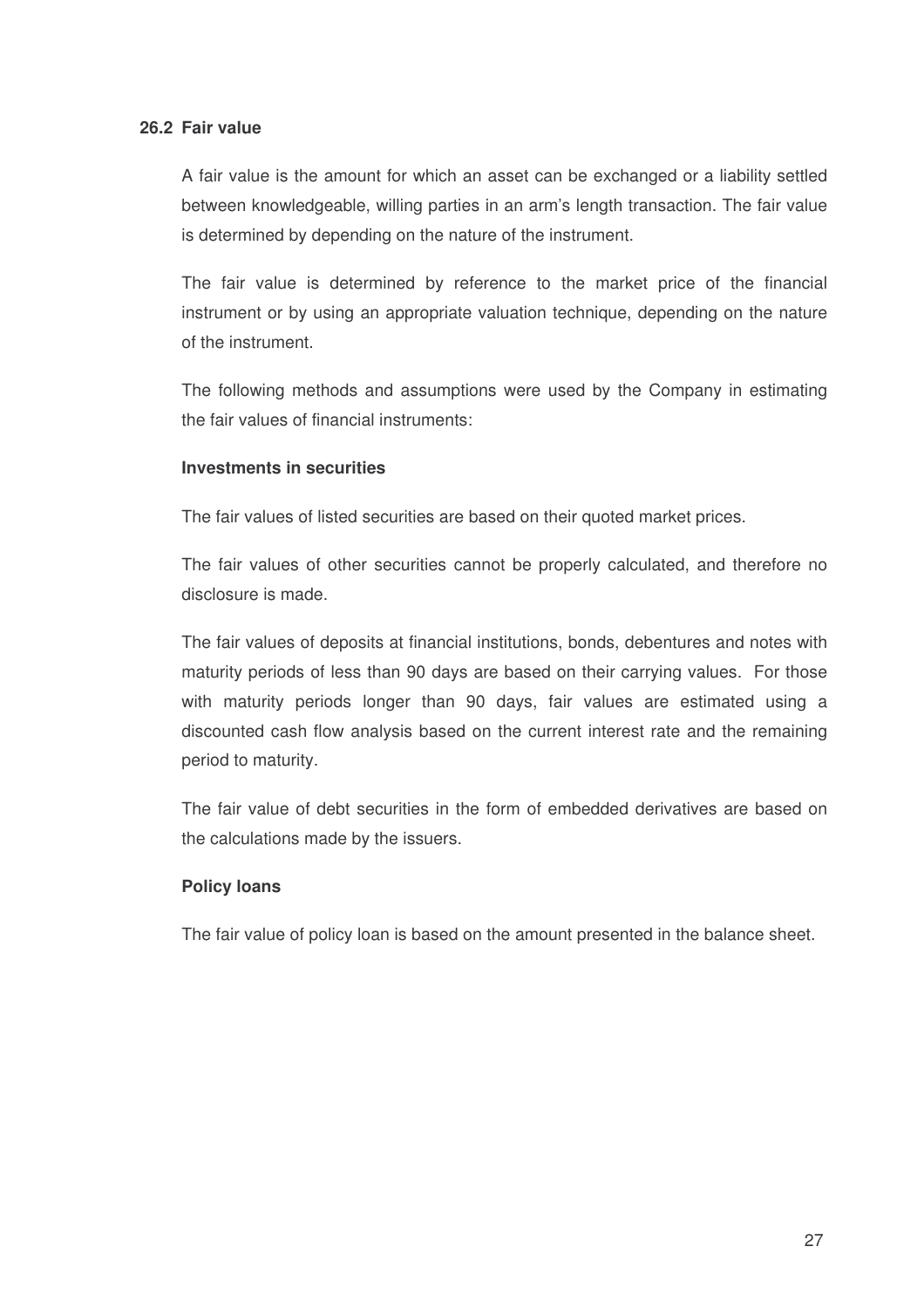As at 31 December 2009, the aggregate carrying values of the Company's financial instruments which are significantly different from their aggregate fair values can be defined as follows:

|  | (Unit: Baht) |
|--|--------------|
|  |              |

|                                         | Carrying value | Fair value              |
|-----------------------------------------|----------------|-------------------------|
| <b>Held-to-maturity debt securities</b> |                |                         |
| Bonds - net                             | 41,690,042,139 | 43, 129, 122, 875       |
| Debenture – net                         | 7,658,828,342  | 7,886,321,549           |
| Investments in notes in Note 5 (a)      | 700,000,000    | 701,925,407             |
| (exclusion of put option)               |                |                         |
| Investments in notes in Note 5 (b)      | 850,000,000    | 1,114,687,359           |
| Investments in promissory notes         | 4,695,637,979  | the proper value cannot |
|                                         |                | be calculated           |

The Company has recorded the above bonds, debentures and notes at their book values because the Company intends to hold the investments to maturity.

#### **Investments in notes as Note 5 (a)**

As at 31 December 2009, the Company may need to deposit additional amounts in the future under the promissory notes and bills of exchange agreements, as summarised below.

| Within        | <b>Unit: Million Baht</b> |
|---------------|---------------------------|
| Within 1 year | <b>200</b>                |
| $1 - 3$ years | 300                       |
| Total         | 500                       |

#### **27. Capital management**

The primary objectives of the Company's capital management are to maintain the Company's ability to continue as a going concern and to maintain capital reserve in accordance with Notifications of the Office of Insurance Commission.